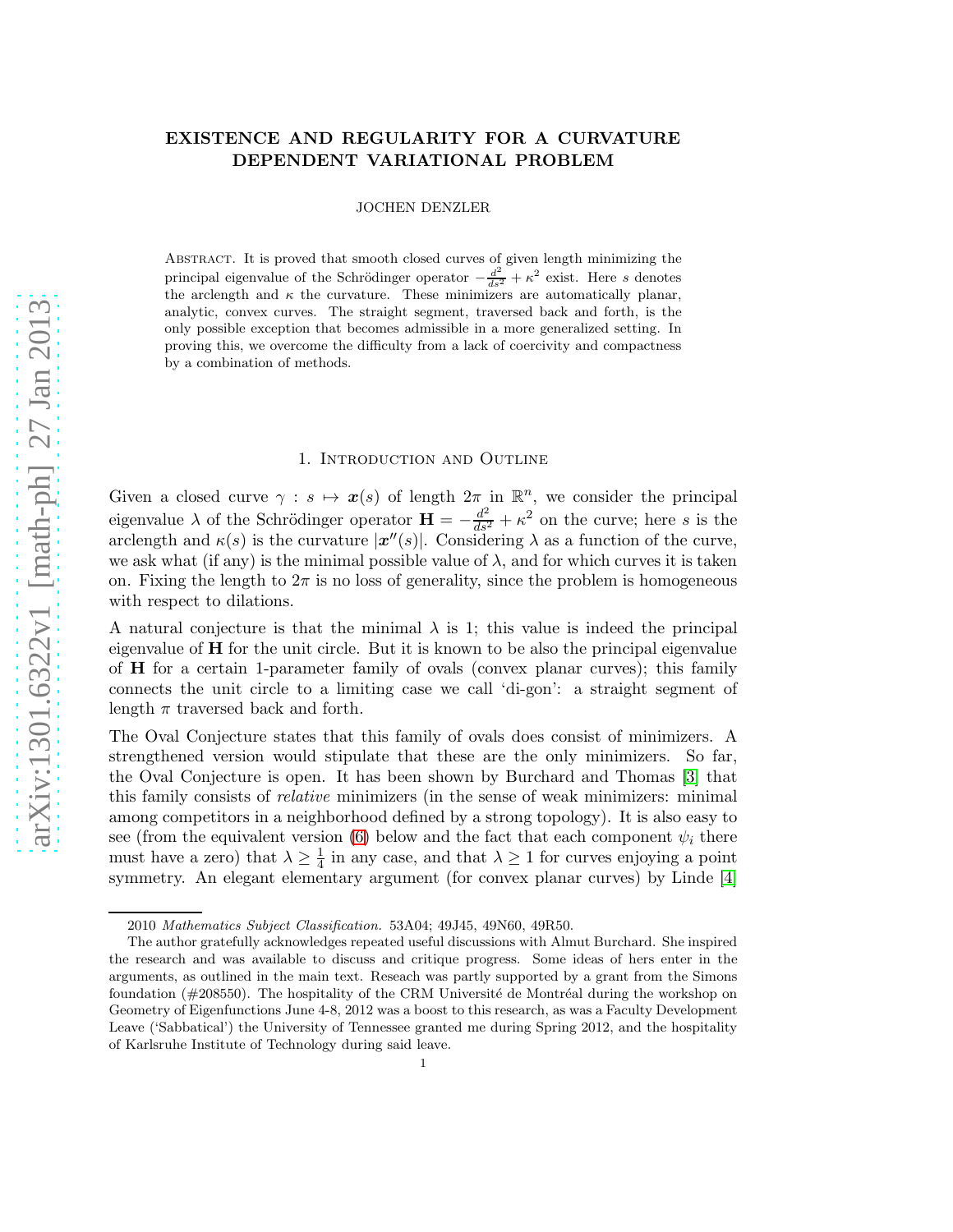raised the previously known lower bound  $\lambda \geq \frac{1}{2}$  $\frac{1}{2}$  [\[1\]](#page-16-1) to some quantity  $\lambda_* \approx 0.6085$ , and also established  $\lambda \geq 1$  for a certain class of ovals defined in geometric terms.

An interesting aspect of this variational problem is that a positive answer to the above conjecture (in 2 dimensions) implies that the best constant  $L$  in the 1-dimensional Lieb-Thirring inequality  $\lambda \leq L \int_{\mathbb{R}} V_{-}^{3/2}$  for the Schrödinger operator  $-\frac{d^2}{dx^2} + V(x)$ with a *single* bound state also applies to potentials with two bound states. See [\[1\]](#page-16-1) for details. (Lest a wrong impression be created by omission, it may be mentioned here that the connection in [\[1\]](#page-16-1) does *not* identify V with  $\kappa^2$ ).

Moreover, Bernstein and Breiner [\[2\]](#page-16-2) have established a connection between the Oval Problem and a minimization property of the catenoid. Namely, they show that among all *minimal* surfaces of the topological type of an annulus that connect two parallel planes in  $\mathbb{R}^3$ , the marginally stable catenoid has the smallest area. One of the proofs they provide relies on the assumption that the oval conjecture holds; however they also give a proof that is independent of the oval conjecture.

The degenerating family of ovals with common principal eigenvalue 1 shows a lack of compactness (even of coercivity) in the problem. Sublevel sets  $\{\gamma \mid \lambda(\gamma) \leq a\}$ for  $a \geq 1$  lack any a-priori bounds on curvature, even in an  $L^p$  norm with  $p > 1$ . Therefore they fail to be compact in any plausible topology for the problem. This is an obstruction to an existence proof by direct methods, and is also an obstruction to a regularity theory for minimizers, should they indeed exist.

Despite these difficulties, we prove in this paper existence and regularity for minimizers. Incidentially, this shows that Linde's assumptions in his proof that  $\lambda \geq \lambda_* \approx$ 0.6085 for planar convex curves are no loss of generality in the full problem.

Specifically we prove:

**Theorem 1.** Among all closed  $W^{2,2}$  (or  $C^2$ ) curves of length  $2\pi$  in  $\mathbb{R}^n$ , there exists *one that minimizes the principal eigenvalue of the operator*  $\mathbf{H} = -\frac{d^2}{ds^2} + \kappa^2$ , where s *is the arclength and* κ *is the curvature. Minimizing curves are planar convex analytic curves with strictly positive curvature.*

To achieve this goal, we first define a relaxed variation problem for which some compactness is restored, allowing for an existence proof. We then show, comparatively easily, that the singular set of a potential minimizer can consist of at most 2 points. An explicit descent algorithm shows that any minimizer must be planar and convex. The Euler-Lagrange equations of the variation problem play only a weak role in this argument: we basically exploit them for standard regularity results for solutions to ODEs. Subsequently, we will also use them for local asymptotic results near singularities. Beyond this use, the Euler-Lagrange equations so far seem to be of very limited use in this problem. Indeed, they appear to allow for chaotic dynamics (loosely speaking, and judging merely on the basis of some numerical experiments). In particular, planarity is *not* a feature that would follow from the Euler-Lagrange dynamics. However, Euler-Lagrange dynamics does imply that extremal curves lie in a space of dimension at most 3. While this fact is not essential for our argument, it does simplify the reasoning a bit.

The arguments outlined so far still amount only to a partial regularity result, leaving the possibility of 'D-shaped' minimizers. We call a minimizing curve D-shaped if it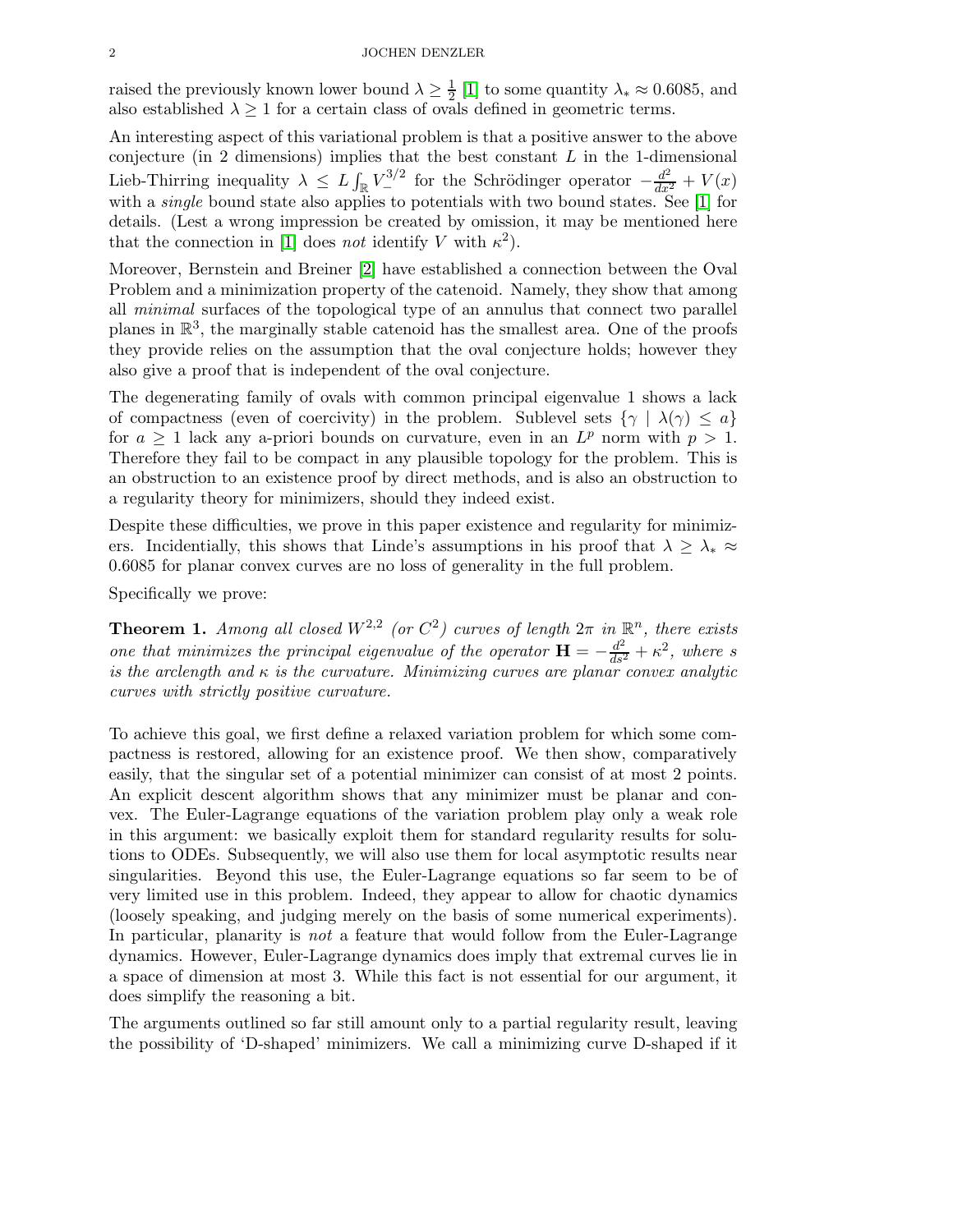has one or two singular points, where the curvature fails to be  $C<sup>2</sup>$  (possibly even allowing for a corner there), and where a straight segment connects the two singular points; the case of only one singular point is included, with the straight segment then omitted.

We will rule out D-shaped minimizers by a combination of two tools, namely: Asymptotic analysis near the singularity, following from the Euler-Lagrange equation (albeit with some a-priori input derived from minimality); and some further curve surgery argument that applies to minimizers only. These latter surgery arguments are of a local nature (i.e., variations supported on small intervals) and amount to strong variations not seen by the Euler-Lagrange equations. In this context, strong variations are those that are small in the  $C^1$  norm, but large in the  $C^2$  norm of the curve.

In the relaxed variation problem, the di-gon is a possible minimizer (that is ruled out by the  $W^{2,2}$  assumption on the curve). Should the minimum of the principal eigenvalue be 1 as conjectured, then the above-mentioned explicitly known ovals that have the di-gon as a limiting case are regular minimizers (we do not know if they are the only ones). Should the minimum be less than 1, the sole possible exception to regularity for the relaxed variation problem doesn't apply at all.

For the detailed proof, the above theorem is split up into Thms. [6,](#page-5-0) [8,](#page-5-1) and [9](#page-5-2) below, which are proved separately.

While the oval conjecture remains open, certainly the existence theorem and geometric properties of minimizers proved here should be expected to limit the quest for minimizers in a useful manner.

## 2. Definition of Original and Relaxed Variation Problems

We write  $S^1 = \mathbb{R}/2\pi\mathbb{Z}$  for the unit circle and assume we have a closed rectifiable curve  $\gamma$  parametrized by arclength s, and with reasonably defined curvature. So  $\gamma$  is given by  $\mathbf{x} \in C^2(S^1 \to \mathbb{R}^n)$ , or possibly  $\mathbf{x} \in W^{2,2}(S^1 \to \mathbb{R}^n)$ , subject to  $|\mathbf{x}''| \equiv 1$ . We let  $\kappa(s) := |\mathbf{x}''(s)|$  denote the curvature. The principal eigenvalue  $\lambda$  of the operator  $\mathbf{H} = -\frac{d^2}{ds^2} + \kappa^2(s)$  is defined by the Rayleigh-Ritz variation problem

$$
(1) \ \lambda(\gamma) := \min\left\{ \int_0^{2\pi} (\phi'^2(s) + \kappa^2(s)\phi^2(s)) \, ds \; \Big| \; \phi \in W^{1,2}(S^1) \,, \int_0^{2\pi} \phi^2(s) \, ds = 1 \right\} \,,
$$

which is known to have a minimizer that is unique up to sign; we can choose  $\phi \geq 0$ with no loss of generality. Then, with  $\kappa^2 \in L^1$ , the eigenfunction  $\phi$  lies in  $W^{2,1} \subset C^1$ and satisfies  $-\phi'' + \kappa^2 \phi = \lambda \phi$ . Nonnegative solutions of this equation cannot vanish at all unless they vanish identically; this follows from a version of the uniqueness theorem for initial value problems for linear ODEs with  $L^1$  coefficients. We are studying the minimization problem

$$
(2) \quad \inf\left\{\lambda(\gamma) \middle| \gamma : s \mapsto x(s) \text{ with } x \in W^{2,2}(S^1 \to \mathbb{R}^n), \ |x'| \equiv 1, \ |x''(s)| = \kappa(s)\right\}.
$$

These two can be combined into the variation problem

<span id="page-2-0"></span>(3) 
$$
I[\mathbf{x}, \phi] := \int_0^{2\pi} (\phi'^2 + |\mathbf{x}''|^2 \phi^2) ds,
$$
  
 
$$
\inf \{ I[\mathbf{x}, \phi] \mid \mathbf{x} \in W^{2,2}(S^1 \to \mathbb{R}^n), \ \phi \in W^{1,2}(S^1), \ |\mathbf{x}'| \equiv 1, \ \|\phi\|_{L^2}^2 = 1 \}.
$$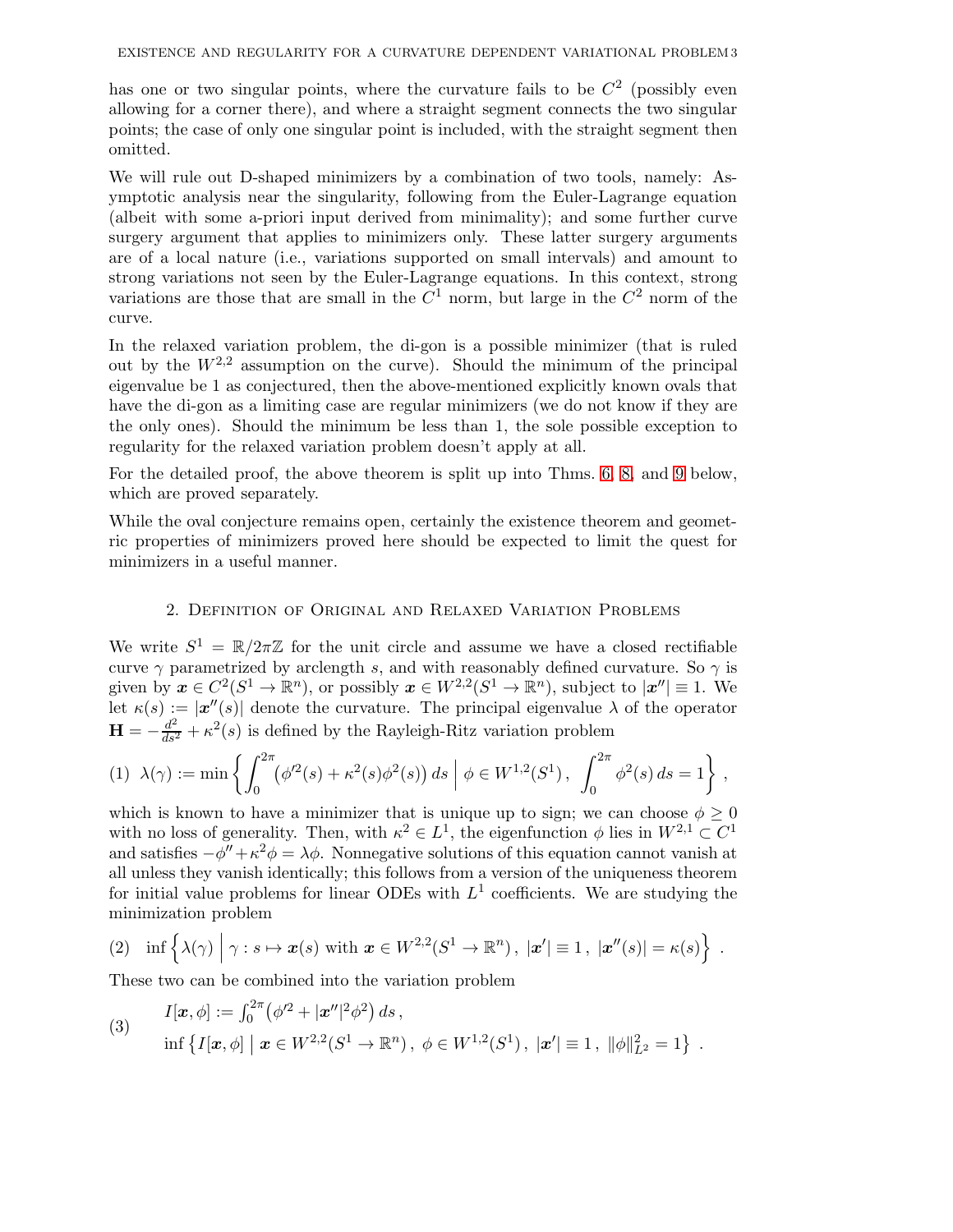As outlined, it is no loss of generality also to require  $\phi > 0$  in [\(3\)](#page-2-0). Introducing the function  $\psi := \mathbf{x}' \phi \in W^{1,2}(S^1 \to \mathbb{R}^n)$ , there is an equivalent formulation that was already used in [\[3\]](#page-16-0). The condition that  $\bm{x}$  represents a closed curve requires  $\bm{x}' = \bm{\psi}/|\bm{\psi}|$ to integrate to 0.

Definition 2. *The classical oval problem in curve coordinates is the variation problem [\(3\)](#page-2-0). The classical oval problem in harmonic coordinates is*

.

<span id="page-3-1"></span>(4) 
$$
I[\psi] := \int_0^{2\pi} |\psi'|^2(s) ds,
$$
  
\n
$$
\inf \left\{ I[\psi] \mid \psi \in W^{1,2}(S^1 \to \mathbb{R}^n \setminus \{0\}), \int_0^{2\pi} |\psi|^2 ds = 1, \int_0^{2\pi} \frac{\psi}{|\psi|} ds = 0 \right\}
$$

The following establishes the equivalence of [\(3\)](#page-2-0) and [\(4\)](#page-3-1) and is routine to check:

<span id="page-3-3"></span>**Lemma 3.** *If*  $(\mathbf{x}, \phi)$  *is in the domain of* [\(3\)](#page-2-0) and  $\phi > 0$ , then  $\psi := \mathbf{x}'\phi$  *is in the domain of* [\(4\)](#page-3-1). Conversely, if  $\psi$  is in the domain of (4), then  $\phi := |\psi|$  and  $x := \int \psi/|\psi|$ *(with any choice of the constant of integration) provide an*  $(x, \phi)$  *in the domain of [\(3\)](#page-2-0). It holds:*  $I[\mathbf{x}, \phi] = I[\psi]$ *.* 

Now in [\(3\)](#page-2-0), the functional does not control  $\int |x''|^2$ . In [\(4\)](#page-3-1), the condition that  $\psi$ doesn't vanish anywhere is not stable under any sensible convergence notion for  $\psi$ , in particular not weak or strong  $W^{1,2}$  convergence. It does make sense to enlarge the domain of [\(4\)](#page-3-1) by requiring  $\psi$  to vanish only on a set of measure zero, but this does not mend the loss of stability under convergence. Doing so allows curves  $x$  with non- $L^2$  curvature, or even with corners, provided  $\phi$  vanishes in those points.

Given  $x \in W^{1,\infty}(S^1)$ , we define with the obvious understanding of an interval [s –  $[\varepsilon, s + \varepsilon]$  as a subset of  $S^1$ , the *exceptional set* 

$$
E[\boldsymbol{x}] := \{ s \mid \boldsymbol{x} \notin W^{2,2}[s-\varepsilon,s+\varepsilon] \text{ for any } \varepsilon \}.
$$

Given  $\psi \in W^{1,2}(S^1 \to \mathbb{R}^n)$ , we define the zero set

$$
Z[\psi] := \{s \mid \psi(s) = \mathbf{0}\}.
$$

By definition of E and continuity of  $\psi$  respectively,  $E[\mathbf{x}]$  and  $Z[\psi]$  are closed sets;  $\kappa$ is defined exactly on the complement of  $E[\mathbf{x}]$ .

Definition 4. *The relaxed oval problem in curve coordinates is*

<span id="page-3-2"></span>(5) 
$$
I[\mathbf{x}, \phi] := \int_{S^1 \setminus E[\mathbf{x}]} (\phi'^2 + |\mathbf{x}''|^2 \phi^2) ds \text{ for } \mathbf{x} \in W^{1,\infty}(S^1 \to \mathbb{R}^n), \ \phi \in W^{1,2}(S^1)
$$
  
inf  $\{I[\mathbf{x}, \phi] \mid |\mathbf{x}'| \equiv 1, \ \|\phi\|_{L^2}^2 = 1, \ \phi = 0 \text{ on } E[\mathbf{x}]\}.$ 

*We let*  $\sigma$  *denote the 1-dimensional Lebesgue measure and define* sgn  $\psi := \psi/|\psi|$  *provided*  $\psi \neq 0$ , and sgn  $0 := 0$ . Then the relaxed oval problem in harmonic coordinates *is*

<span id="page-3-0"></span>(6) 
$$
I[\psi] := \int_0^{2\pi} |\psi'|^2(s) ds
$$
  
 
$$
\inf \left\{ I[\psi] \mid \psi \in W^{1,2}(S^1 \to \mathbb{R}^n), \int_0^{2\pi} |\psi|^2 ds = 1, \left| \int_0^{2\pi} \text{sgn } \psi ds \right| \le \sigma(Z[\psi]) \right\}
$$

*We refer to this last constraint as the weak loop condition.*

Note that the given domain in [\(5\)](#page-3-2) ascertains that the integral  $I[\mathbf{x}, \phi]$  in the functional is defined in the extended sense, but does not guarantee a finite value for it.

We now claim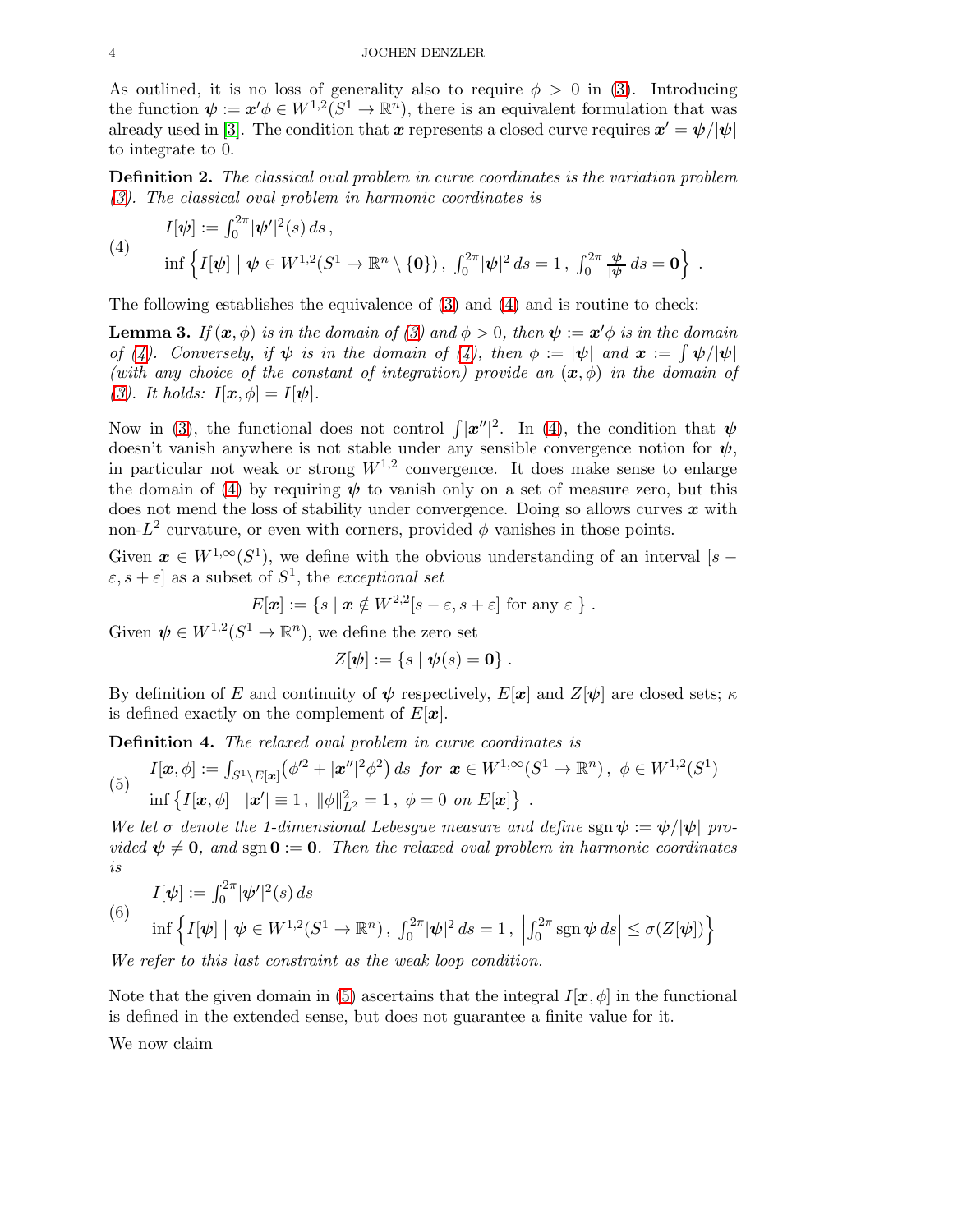<span id="page-4-0"></span>**Lemma 5.** *If*  $(x, \phi)$  *is in the domain of* [\(5\)](#page-3-2) *with*  $I[x, \phi] < \infty$ *, then*  $\psi := x' \phi$  *is in the domain of* [\(6\)](#page-3-0),  $Z[\psi] \supset E[\mathbf{x}]$ *, and the functional is the same, and*  $I[\psi] = I[\mathbf{x}, \phi]$ *. Conversely, assume that*  $\psi$  *is in the domain of* [\(6\)](#page-3-0), let  $\phi := |\psi|$  *and*  $y := \int \text{sgn } \psi$ *(with any choice of the constant of integration). Then* y *describes a (not necessarily closed) rectifiable curve segment of length*  $\sigma(Z[\psi]^c)$  *that can be extended to a closed* 

*curve* x of length  $2\pi$ , such that  $E[x] \subset Z[\psi]$  and  $(x, \phi)$  is in the domain of [\(3\)](#page-2-0), and  $I[\psi] = I[x, \phi]$ .

**PROOF:** If  $(x, \phi)$  is in the domain of [\(5\)](#page-3-2), then  $E[x]$ <sup>c</sup> cannot be empty because this would entail incompatible constraints on  $\phi$ . By definition of  $E[\mathbf{x}]$ , we have  $\bm{x} \in W^{2,2}_{\mathrm{loc}}(E[\bm{x}]^c)$ , hence  $\bm{\psi} \,=\, \bm{x}'\phi \,\in\, W^{1,2}_{\mathrm{loc}}(E[\bm{x}]^c)$ . Since  $|\bm{\psi}'|^2 \,=\, |\phi'|^2 \,+\, |\bm{x}''|^2 \phi^2$ , the finiteness of the functional in [\(5\)](#page-3-2) implies  $\psi \in W^{1,2}(E[\mathbf{x}]^c)$ . So  $\psi$  is continuous on  $E[\boldsymbol{x}]^c$ . Moreover  $|\boldsymbol{\psi}| = |\phi|$  is continuous on  $S^1$  and vanishes on  $E[\boldsymbol{x}]$ . So  $\boldsymbol{\psi} \in C^0(S^1)$ and  $\psi = \mathbf{0}$  on  $E[\mathbf{x}]$ . The extension of  $\psi \in W^{1,2}(E[\mathbf{x}]^c)$  by  $\mathbf{0}$  to  $S^1$  is therefore in  $W^{1,2}(S^1)$ . We have also obtained  $Z[\psi] \supset E[\mathbf{x}]$  in the process and only have to verify the weak loop condition yet. But  $|\int_{S^1} \text{sgn }\psi| = |\int_{Z[\psi]^c} x'| = |- \int_{Z[\psi]} x'| \le \sigma(Z[\psi]).$ 

For the converse statement, assume  $\psi$  is in the domain of [\(6\)](#page-3-0). Clearly  $\psi := |\psi|$  has L<sup>2</sup>-norm 1, is continuous on  $S^1$  and vanishes on  $Z[\psi]$ , because  $\psi \in W^{1,2}(S^1)$  has these properties. Also  $\psi \in W^{1,2}(Z[\psi]^c)$ . Hence  $\psi \in W^{1,2}(S^1)$  with  $\psi, \psi' = 0$  on  $Z[\psi]$ . The function  $\phi$  will shortly arise from  $\psi$  by extension and reparametrization.

Next,  $y(t) := \int_0^t \operatorname{sgn} \psi(t) dt$  defines a function in  $W^{1,\infty}([0, 2\pi] \to \mathbb{R}^n)$  with  $\left| \frac{d}{dt} y \right| = 1$ on  $Z[\psi]^{c}$  and  $|\frac{d}{dt}y| = 0$  on  $Z[\psi]$ . This function y represents a curve segment of length exactly  $\sigma(Z[\psi]^{c})$ , with the arc length parameter not t, but  $s := \int_0^t |sgn \psi(t)| dt$ . We estimate  $|\boldsymbol{y}(2\pi) - \boldsymbol{y}(0)| = |\int_0^{2\pi} \boldsymbol{y}'(t) dt| = |\int_0^{2\pi} \text{sgn} \psi(t) dt| \le \sigma(Z[\psi])$ , where the weak loop condition from [\(6\)](#page-3-0) was used in the last step. So the curve segment  $y$  can be extended to a closed curve  $\gamma$  by adding a smooth curve of length *exactly*  $\sigma(Z[\psi]) =: \ell$ with  $t \in [2\pi, 2\pi + \ell]$  the arclength parameter on this segment.

We extend  $\psi$  by 0 on this extra piece of curve. So y and  $\psi$  are now functions of  $t \in [0, 2\pi + \ell]$ . Reparametrizing them to arclength  $s \in [0, 2\pi]$  according to  $s =$ <br> $\int_0^t |\text{sgn}\,\psi(t)| dt$  for  $t \in [0, 2\pi]$ , and  $s = t - \ell$  for  $t \in [2\pi, 2\pi + \ell]$ , we get  $\bm{x}(s) := y(\bm{t})$ ,  $\phi(s) := \psi(t).$ 

We have  $\int (\frac{d\phi}{ds})^2 ds = \int (\frac{d\psi}{dt})^2 dt$  and  $\int \phi(s)^2 ds = \int \psi(t)^2 dt$ , since  $\frac{ds}{dt} = 1$  wherever  $\phi \neq 0$ . Since  $\mathbf{x} \in W^{2,2}_{\text{loc}}(\mathbb{Z}[\psi]^c)$ , we know  $E[\mathbf{x}] \subset \mathbb{Z}[\psi]$ , as far as  $s \in [0, \sigma(\mathbb{Z}[\psi]^c)$  is concerned. Clearly  $s \in \sigma(Z[\psi]^c)$ ,  $2\pi$  does not contain any points of  $E[\mathbf{x}]$ , since we chose a smooth connecting segment.

Equality of the functionals applies for the same reason as in the comparison of  $\psi$ with  $\phi$ .

We will often switch between harmonic and curve coordinates, based on Lemmas [3](#page-3-3) and [5,](#page-4-0) without further comment. We may also abandon the normalization conditions  $\|\phi\|_{L^2} = 1, \|\pmb{\psi}\|_{L^2} = 1$  and minimize the Rayleigh quotients  $I[\pmb{x},\phi]/\|\phi\|_{L^2}^2, I[\pmb{\psi}]/\|\pmb{\psi}\|_{L^2}^2$ respectively. We may also abandon the length constraint and minimize  $(\text{length}/2\pi)^2$ times the Rayleigh quotient instead.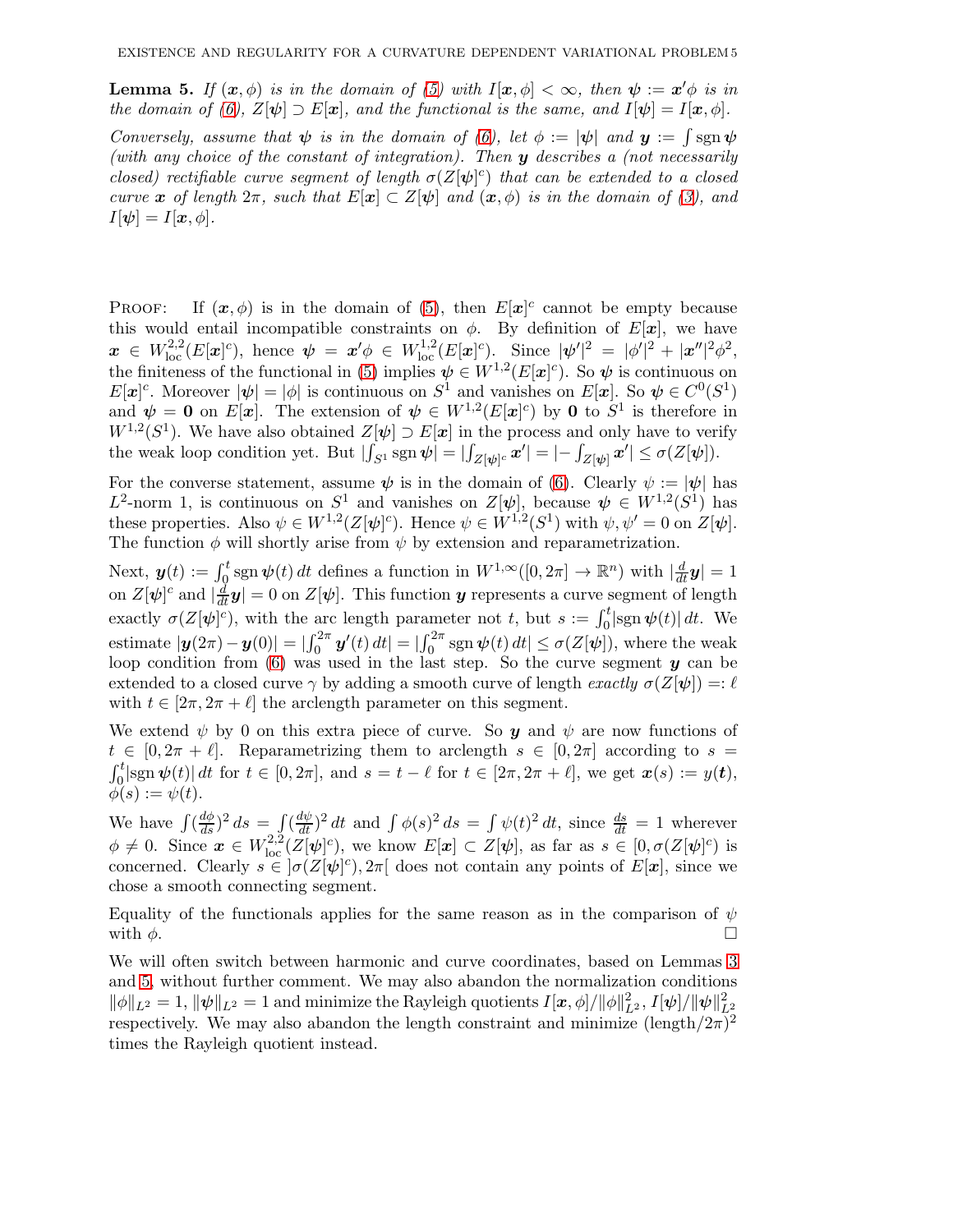We are now ready to prove

<span id="page-5-0"></span>Theorem 6 (Existence and Classification). *The variational problem [\(6\)](#page-3-0) has a minimum*  $\psi$  *with*  $I[\psi] \leq 1$ . The following alternative exists for the zero set  $Z[\psi]$  of such *a minimizer:*

Either (a)  $Z[\psi] = \emptyset$ *. In this case, the associated curve has everywhere defined curvature in the*  $L^2$  *sense, i.e.,*  $\mathbf{x} \in W^{2,2}$ *.* 

Or (b)  $Z[\psi]$  *is a closed interval of length*  $\lt \pi$ *, possibly degenerating to a single point.* In this case the weak loop condition is satisfied with equality, x contains a straight *segment along*  $Z[\psi]$  *(omitted if*  $Z[\psi]$  *is a singleton), with*  $\phi \equiv 0$  *on*  $Z[\psi]$ *, and* x *has everywhere defined curvature in the*  $W^{2,2}_{loc}(Z[\psi]^c)$  *sense.* 

Or (c1) Z[ψ] *is a closed interval of length exactly* π*. In this case, the associated curve is a 'di-gon' (i.e. a line segment traversed once back and forth), with* φ *supported on one side of the digon.*

Or (c2)  $Z[\psi]$  *consists of two points with length exactly*  $\pi$  *apart.* In this case, the *associated curve is the same 'di-gon', but*  $\phi$  *is supported on both segments.* 

Definition 7. *Minimizers in the case (b) of the preceding theorem will be called Dshaped.*

In the present section we will prove this theorem, and also show that minimizers must be convex planar curves, more specifically:

<span id="page-5-1"></span>**Theorem 8** (Planarity and Convexity). *Minimizers*  $\psi$  *of* [\(6\)](#page-3-0) with  $Z[\psi] = \emptyset$  represent *planar, strictly convex, real-analytic curves with strictly positive curvature.*

*D-shaped minimizers*  $\psi$  *(if any) represent planar convex curves, the portion over*  $Z[\psi]$ <sup>c</sup> *of which is real-analytic and has strictly positive curvature.*

However, it is worth announcing already now the stronger result proved in Section [5](#page-15-0) that case (b) of Thm. [6](#page-5-0) does not occur:

<span id="page-5-2"></span>Theorem 9 (Regularity). *With the possible exception of the di-gon, minimizers for the variational problem* [\(6\)](#page-3-0) are smooth, and  $Z[\psi]$  *is empty.* 

The proof of this theorem will rely on the a-priori conclusions about hypothetical D-shaped minimizers that are proved in the present section.

PROOF OF THM. [6:](#page-5-0) Assume  $(\psi_n)$  is a minimizing sequence, i.e.,  $I[\psi_n] \to \inf I$ , and hence bounded in  $W^{1,2}$ . We can extract a subsequence, again called  $(\psi_n)$ , that converges uniformly, and weakly in  $W^{1,2}$ , to a limit  $\psi_*$ . We get  $I[\psi_*] = \int |\psi_*|^2 \leq$  $\liminf_{n \to \infty} |\psi'_n|^2 = \inf I$  as well as  $\int |\psi_*|^2 = 1$  routinely. We only need to show that  $\psi_*$  still satisfies the weak loop constraint. We find it convenient to tacitly adopt the practice of using the notation sgn  $\psi$  only in those cases where the possibility of  $\psi$  vanishing need to be reckoned with, but to revert to  $\psi/|\psi|$  in cases, where this possibility has already been ruled out. We also abbreviate  $Z[\psi_n], Z[\psi_*]$  as  $Z_n, Z_*$ respectively.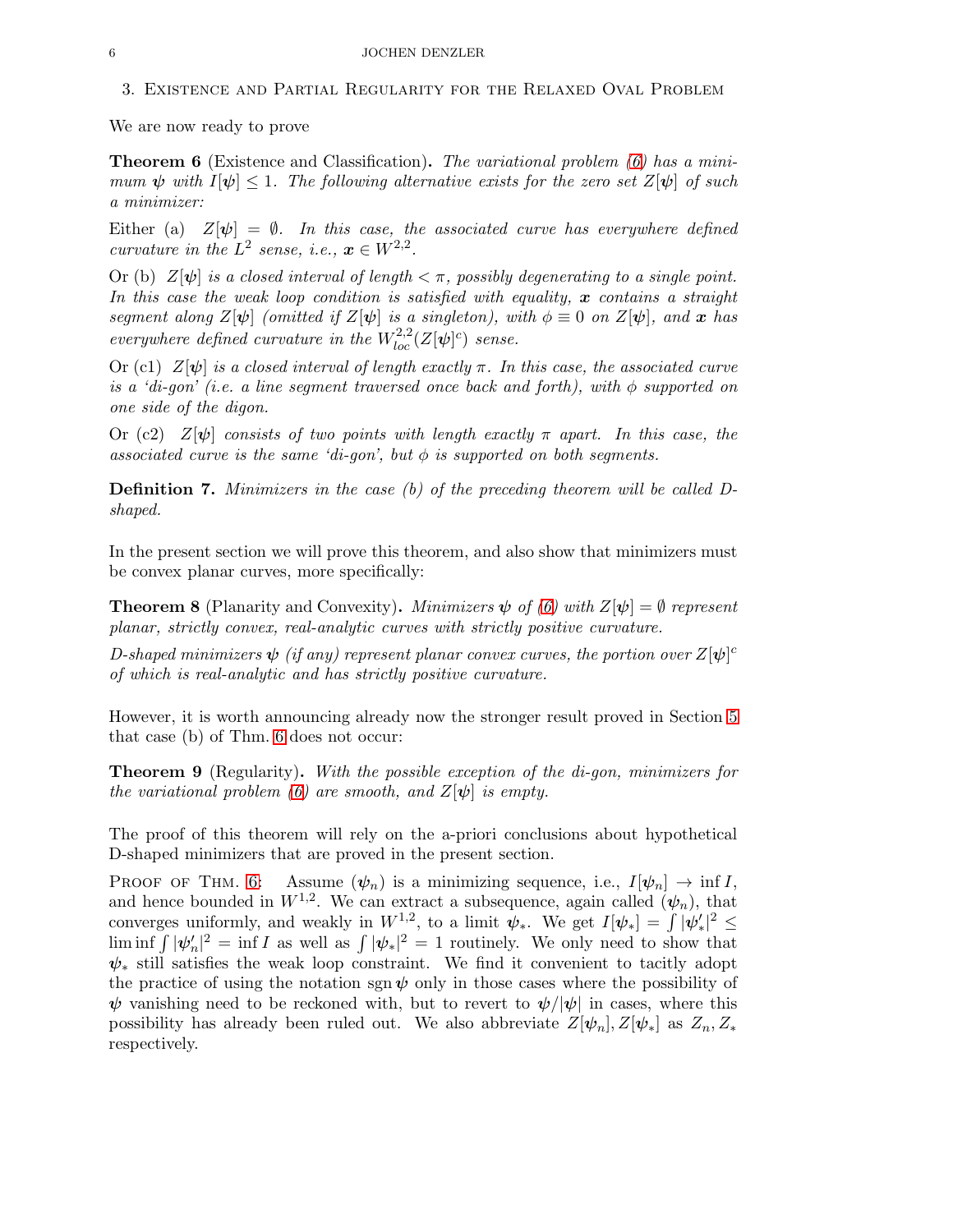Now clearly, on  $Z_*^c$ , it holds  $\text{sgn}\,\psi_n \to \psi_*/|\psi_*|$  pointwise, and trivially majorized. So we conclude

(7) 
$$
\int_{Z_*^c} \operatorname{sgn} \psi_n \to \int_{Z_*^c} \psi_* / |\psi_*|.
$$

On the other hand,

<span id="page-6-0"></span>
$$
\int_{Z_*^c} \operatorname{sgn} \psi_n = \int_{Z_*^c \cap Z_n^c} \psi_n / |\psi_n| = \int_{Z_n^c} \psi_n / |\psi_n| - \int_{Z_* \setminus Z_n} \psi_n / |\psi_n|
$$

and therefore, using the fact that  $\psi_n$  satisfies the weak loop condition,

$$
\left|\int_{Z_*^c} \operatorname{sgn} \psi_n\right| \leq \left|\int_{Z_n^c} \psi_n/|\psi_n|\right| + \sigma(Z_* \setminus Z_n) \leq \sigma(Z_n) + \sigma(Z_* \setminus Z_n) = \sigma(Z_*) .
$$

By taking the limit on the left, using [\(7\)](#page-6-0), we get  $\left| \int_{Z_*^c} \psi_* / |\psi_*| \right| \leq \sigma(Z_*)$  as required.

The unit circle with constant eigenfunction, namely  $\psi(s) = (2\pi)^{-1/2} \begin{bmatrix} \sin s \\ \cos s \end{bmatrix}$  $\left[\begin{array}{c}\sin s\\ \cos s\end{array}\right]$  in  $\mathbb{R}^2$  (or in  $\mathbb{R}^n$ , by imbedding) is an example with  $I = 1$ , so clearly min  $I \leq 1$ .

Having thus proved the existence of a minimizer, we now can get some limited regularity. Let  $\psi$  be a minimizer and Z its zero set. Its complement  $Z<sup>c</sup>$ , being open and non-empty, is either all of  $S^1$  or is the union of finitely many or countably infinitely many intervals  $J_i$  with respective lengths  $\ell_i$ .

With case (a) already being obvious from Lemma [5,](#page-4-0) let's look at the cases where  $Z \neq \emptyset$ . Restricting  $\psi$  to  $J_j$ , this interval contributes  $RQ_j := \int_{J_j} |\psi'|^2 / \int_{J_j} |\psi|^2$  to the Rayleigh quotient  $RQ = \int_0^{2\pi} |\psi'|^2 / \int_0^{2\pi} |\psi|^2$ . As  $RQ$  is a weighted average of the local Rayleigh quotients  $RQ_i$ , it could be lowered by changing  $\psi$  to 0 on  $J_j$ , if  $RQ_j > RQ$ . So for a minimizer  $\psi$ , all local  $RQ_i$  have to be equal, namely =  $RQ[\psi] \leq 1$ . But because of the Dirichlet BC's  $\psi = \mathbf{0}$  on  $\partial I_j$ , we know  $RQ_j \geq (\pi/\ell_j)^2$ , and so we conclude  $\ell_j \geq \pi$ . So we have either a single  $J_j$  of length  $\geq \pi$ , or two  $J_j$ 's of length exactly  $\pi$ . Now when  $\sigma(J_1) = \sigma(J_2) = \pi$ , then only  $\kappa \equiv 0$  achieves a Rayleigh quotient 1, which is an upper bound for the minimum. This leads to case (c2).

If  $Z<sup>c</sup>$  consists of a single interval  $J_1$  of length  $\pi$ , the restriction  $x|_{J_1}$  must still be a straight segment by the same reasoning, and the weak loop constraint forces  $x|_Z$  to be a straight segment, too. So this is again the di-gon case in variant (c1).

Now let  $Z^c$  consist of a single interval of length  $\in [\pi, 2\pi]$ , hence Z is a closed interval of length  $\lt \pi$ , possibly degenerated to a point. Then  $\boldsymbol{x}$  consists of a  $W^{2,2}_{loc}$  curve segment parametrized over the closure of  $Z<sup>c</sup>$ , with  $\phi$  supported there, and another segment closing the curve, on which  $\phi$  vanishes. If the weak loop constraint were satisfied with slack, we could shorten the total length by replacing the segment over Z with a shorter straight segment, without changing either  $I[\mathbf{x}, \phi]$  or  $\|\phi\|_{L^2}$ . Then dilating the curve x back to length  $2\pi$ , and rescaling  $\phi$  to unit  $L^2$  norm, we would decrease  $I[\mathbf{x}, \phi]$ , contradicting the minimality of the original curve. So the weak loop constraint must have been satisfied with equality. By the strict triangle inequality, the segment over Z must then be straight. This is case (b).  $\Box$ 

Introducing a Lagrange multiplier  $\lambda$  for the normalization constraint  $\int |\psi'|^2 = 1$  and a vector valued Lagrange multiplier  $\mu$  for the loop constraint  $\int \psi/|\psi| = 0$ , we routinely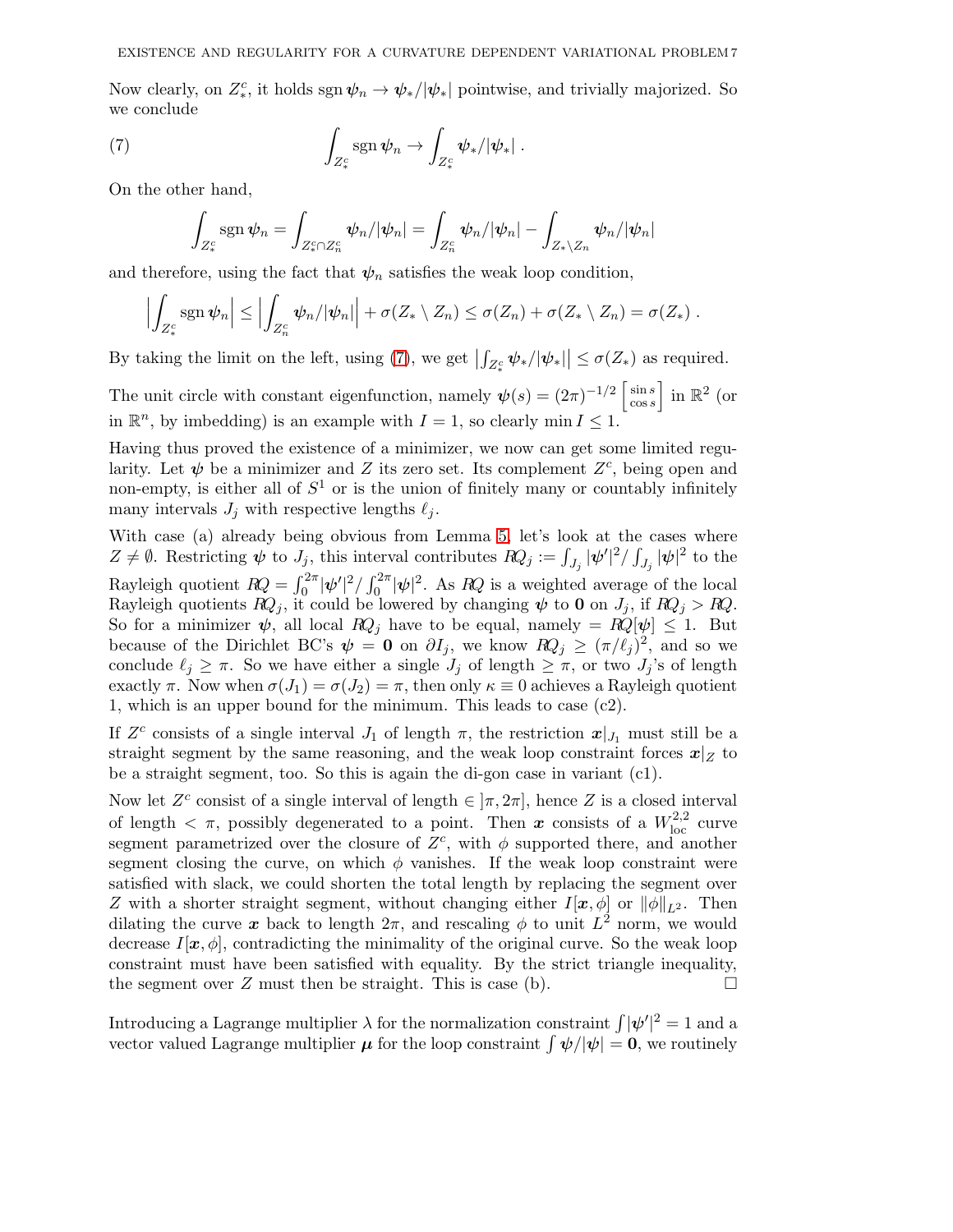get that a minimizer according to Case (a) of Thm. [6](#page-5-0) must satisfy the Euler Lagrange equation

(8) 
$$
\psi'' + \lambda \psi - (\mu \cdot \psi) \psi / |\psi|^3 + \mu / |\psi| = 0,
$$

or, in other words,

<span id="page-7-0"></span>
$$
\psi'' + \lambda \psi + \frac{1}{|\psi|} \mathrm{pr}_{\psi \perp} \mu = 0,
$$

where we have introduced the orthogonal projection of  $\mu$  onto the orthocomplement of  $\psi$ . A minimizer  $\psi_*$  according to Case (b) in Thm. [6](#page-5-0) would in particular minimize  $I[\psi]$  in the restricted class of those  $\psi$  for which  $Z[\psi] = Z[\psi_*] =: Z$  and  $\int_{Z^c} \psi / |\psi| =$  $I[\psi]$  in the restricted class of those  $\psi$  for which  $Z[\psi] = Z[\psi_*] = Z$  and  $\int_{Z^c} \psi/|\psi| = \int_{Z^c} \psi_*/|\psi_*|$ . So the same EL equations still hold in this case on the open interval  $J = Z<sup>c</sup>$ , together with the boundary conditions  $\psi = 0$  on  $\partial J$ . Stronger information about  $\psi$  near  $\partial J$  will be obtained below, eventually ruling out Case (b) altogether.

Testing the equation [\(8\)](#page-7-0) with  $\psi$  shows that the Lagrange multiplier  $\lambda$  for a minimizer  $\psi$  indeed coincides with the value  $\lambda = \min I$ .

As already observed in [\[3\]](#page-16-0), Equation [\(8\)](#page-7-0) has a conserved quantity

(9) 
$$
E = \frac{1}{2} |\psi'|^2 + \frac{\lambda}{2} |\psi|^2 + \frac{\mu \cdot \psi}{|\psi|},
$$

and in higher dimensions than 2, there are lower dimensional angular momenta arising from the rotation symmetry about the  $\mu$  axis. The vector space spanned by  $\psi(s_0)$ ,  $\psi'(s_0)$  and  $\mu$  is invariant, so solutions of the EL equations automatically remain in an at most 3-dimensional subspace of  $\mathbb{R}^n$ ; possible connecting straight segments in the case of D-shaped minimizers would not leave this space either. Therefore minimizers are curves in at most a 3-dimensional space, regardless of the dimension  $n$  in which the Oval Problem was originally posed. It also follows from standard regularity results for ODEs that minimizers (or any extremals) are real-analytic curves on the complement of the zero set  $Z[\psi]$ .

In the case of 2 dimensions, it is convenient to write the EL equations and the energy equation in polar coordinates, and to identify  $\mathbb{R}^2$  with  $\mathbb{C}$ , where the real axis is chosen parallel to the vector  $\mu$ . It is therefore no loss of generality to choose  $\mu \in \mathbb{R}^2 \cong \mathbb{C}$ to be a real nonnegative number  $\mu$ . Then, writing  $\psi(s) = R(s) \exp i\theta(s)$ , the EL equations and energy become

<span id="page-7-2"></span>(10)  $R'' + R(\lambda - \theta'^2)$  $($ note  $\theta' = \kappa$  and  $R = \phi)$  $R\theta'' + 2R'\theta' = \frac{\mu}{R}$ R  $\sin \theta$  (can also write as  $(R^2 \theta')' = \mu \sin \theta$ )  $E = \frac{1}{2}$  $\frac{1}{2}(R^2 + R^2\theta^2 + \lambda R^2) + \mu \cos \theta$ 

The first equation returns us the Schrödinger equation on the loop; the second equation describes the interaction between Schrödinger eigenfunction and curve that is necessary for an extremal.

The following simple geometric lemma will be useful in proving planarity of minimizers.

<span id="page-7-1"></span>**Lemma 10.** *Given a closed*  $C^1$  *curve*  $\gamma : s \mapsto \mathbf{x}(s)$  *in*  $\mathbb{R}^n$  *(not necessarily injective), where*  $n \geq 3$ *, there exists a hyperplane*  $\Pi$  *that is tangential to*  $\gamma$  *at least twice, i.e., at points*  $\mathbf{x}(s_1)$ *,*  $\mathbf{x}(s_2)$  *with*  $s_1 \neq s_2$ *.*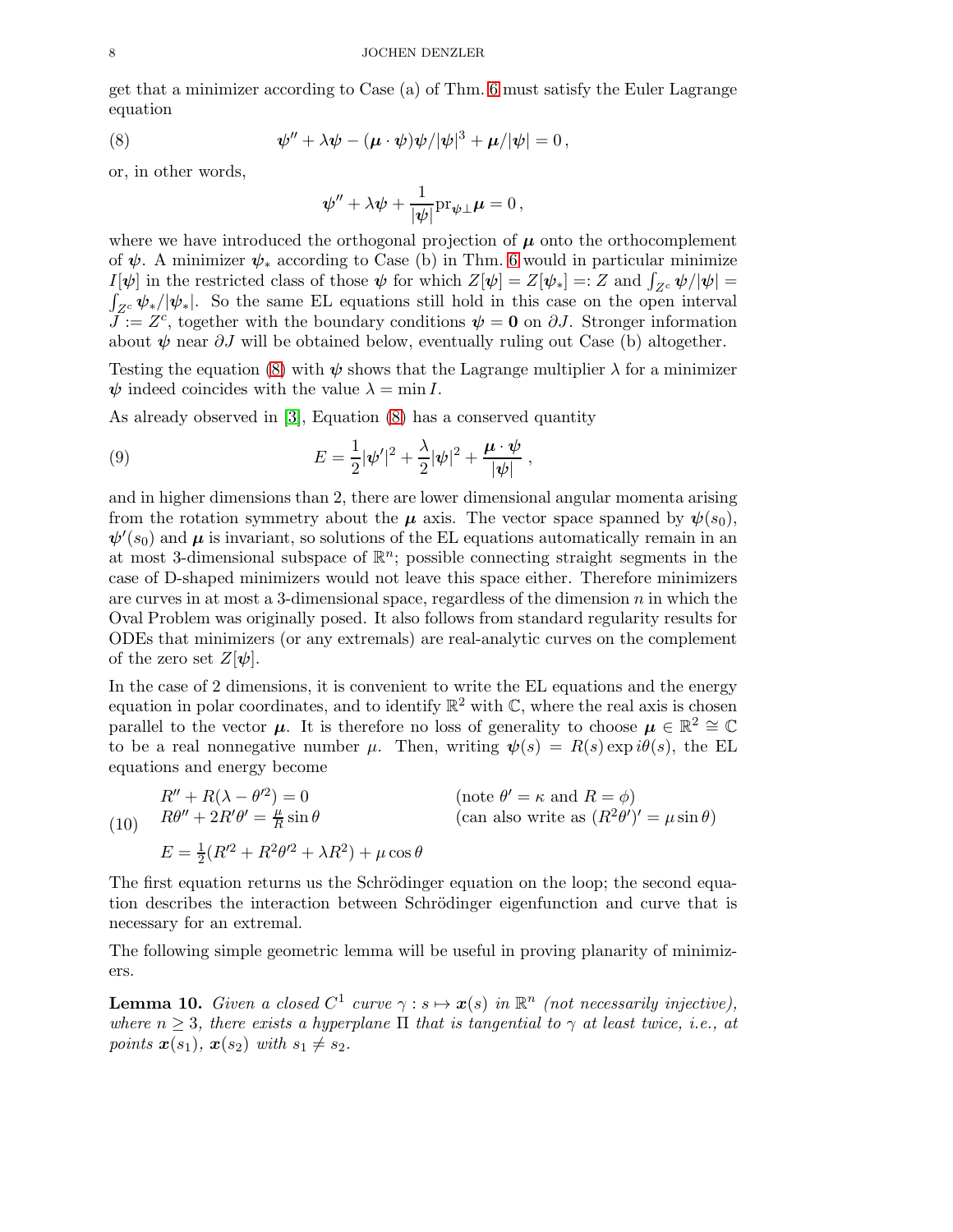*Given a closed*  $C^1$  *curve*  $\gamma : s \mapsto x(s)$  *in*  $\mathbb{R}^2$  *(not necessarily injective), either there exists a line*  $\Pi$  *that is tangential to*  $\gamma$  *at least twice, or else, the tangent angle*  $\theta$  *is a strictly monotonic function of s with*  $\theta(s + 2\pi) = \theta(s) + 2\pi$  *or*  $\theta(s + 2\pi) = \theta(s) - 2\pi$ , *with the sign depending on orientation.*

While we doubt that this lemma would be new, we do not have a reference for it and provide a proof; actually we give two different proofs since both are interesting in their own right. Use of this lemma was inspired by Almut Burchard, and the proof by convexity uses her ideas. We only need the lemma for  $n \leq 3$ .

PROOF OF LEMMA [10](#page-7-1) (BY CONVEXITY): Let K be the convex hull of  $\gamma$ . Every point in K is a finite linear combination of curve points, and namely of at most  $n+1$ points by Carathéodory's theorem. See for instance Ch. 17 of Rockafellar [\[5\]](#page-17-1). A consequence of Caratheodory's theorem is also that the convex hull of a compact set in  $\mathbb{R}^n$  is compact; so K is compact.

We first take care of the case  $n \geq 3$ . If the curve is not lying in a hyperplane already, K is an n-dimensional convex body, whose boundary  $\partial K$  therefore has Hausdorff dimension  $n-1 \geq 2$ . It cannot be filled by a C<sup>1</sup>-curve, whose image has Hausdorff dimension 1. Therefore some boundary point of  $K$  contains a point  $P$  that is not on the curve. Let the face F be the intersection of K with a supporting hyperplane  $\Pi$ at P.

Now P must be a convex combination of curve points  $Q_i$ . As  $P \notin \gamma$ , this cannot be the trivial convex combination, so  $P$  cannot be an extreme point of  $K$ . Since  $F$  is a face, the  $Q_i$  (of which there are at least 2) must lie in F as well (and F has dimension at least 1). So we have found at least two curve points  $Q_i$  lying in  $F \subset \Pi$ . The tangent vectors to  $\gamma$  in the  $Q_i$  lie in  $\Pi$  because  $\gamma$  lies on a single side of  $\Pi$ . This proves the  $n \geq 3$  part of the lemma.

Now for the  $n = 2$  part, K is a 2-dimensional convex compact set, therefore its boundary  $\partial K$  is a simple closed Lipschitz curve. If  $\partial K$  has a 1-dimensional face F, then F is the convex hull of two distinct curve points  $x(s_1)$  and  $x(s_2)$ , and the supporting line Π through this face is a line of double tangency. As in the higher dimensional case, this happens in particular when  $\partial K$  has a point that does not lie on  $γ$ .

In the other case, when there is no 1-dimensional face,  $K$  is strictly convex, and every point of  $\partial K \approx S^1$  is a curve point. If the continuous mapping  $S^1 \ni s \mapsto x(s) \in \partial K \subset \mathbb{R}$  $\mathbb{R}^2$  fails to be injective, we again have a point of double tangency  $x(s_1) = x(s_2)$ with  $s_1 \neq s_2$ . However, if the mapping is injective, then it is a homeomorphism, and  $\gamma$  is the boundary of the strictly convex set K. The claim about the monotonic dependence of s on  $\theta$  follows routinely from this.

SECOND PROOF OF LEMMA [10](#page-7-1) (VIA BORSUK-ULAM): Choose  $n \in S^{n-1}$  and maximize the continuous expression  $x(s) \cdot n$  over  $s \in S^1$  (compact). If  $s_0$  is the location of a maximum, then the affine hyperplane  $\Pi := \boldsymbol{x}(s_0) + {\{\boldsymbol{n}\}}^\perp$  is tangential to  $\gamma$  at  $\boldsymbol{x}(s_0)$ . Now assume the lemma is false. Then for each  $n$ , the maximum of  $x(s) \cdot n$  is taken on in a unique point. In other words, the function  $f: S^{n-1} \to S^1$  ,  $n \mapsto \argmax(x(s) \cdot n)$ is well-defined. A routine argument implies that f is continuous: Indeed, let  $n_k \to n$ and consider the sequence  $(f(n_k))$ . If this sequence failed to converge to  $f(n)$ , we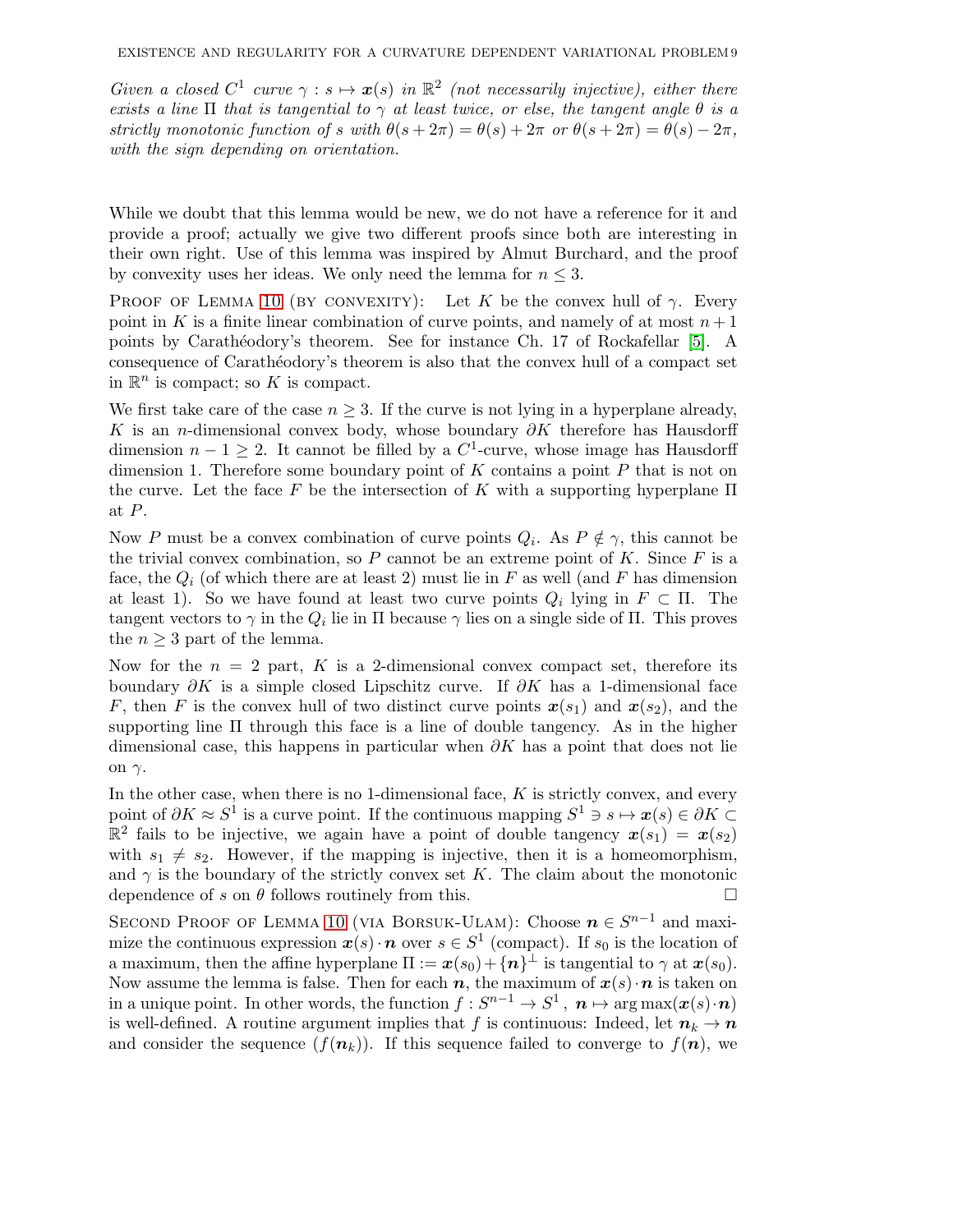could extract a subsequence that stays bounded away from  $f(n)$ ; but by compactness it would still have a further subsequence converging to some quantity s∗. Since  $x(f(n_k)) \cdot n_k \geq x(s) \cdot n_k$  for all s, we can pass to the limit and conclude  $x(s_*) \cdot n \geq$  $\mathbf{x}(s) \cdot \mathbf{n}$  for all  $s \in S^1$ . But this means  $s_*$  is the (unique) arg max  $\mathbf{x}(s) \cdot \mathbf{n} = f(\mathbf{n}),$ which is a contradiction.

Now we focus on  $n \geq 3$ . By Borsuk-Ulam, a continuous function from  $S^{n-1}$  to  $\mathbb{R}^{n-1}$ must map some pair of antipodes into the same point. Using  $n \geq 3$ , we apply this to the function  $f: S^{n-1} \to S^1 \to \mathbb{R}^{n-1}$ , obtaining a pair of antipodes  $(n, -n)$  for which  $f(n) = f(-n) =: s_*$ . But this means max  $x(s) \cdot n = \min x(s) \cdot n = x(s_*) \cdot n$ , hence x lies entirely in the hyperplane  $\Pi = x(s_*) + \{n\}^{\perp}$ . This contradiction proves the lemma for  $n \geq 3$ .

Now for  $n = 2$ , we still have the continuous mapping  $f : S^1 \ni n \mapsto \arg \max x(s) \cdot n \in \mathbb{R}$  $S<sup>1</sup>$ . We claim f is injective. For if it were not, there would exist  $s_*$  and two distinct vectors  $n_1, n_2$  such that  $x(s) \cdot n_1 \leq x(s_*) \cdot n_1$  for all s, and likewise  $x(s) \cdot n_2 \leq x(s_*) \cdot n_2$ . This would make  $x(s_*)$  a curve point in the vertex of a sector (smaller than a half plane) containing the entire curve. But this is impossible since  $x(\cdot)$  is  $C^1$ .

Now  $f: S^1 \to S^1$ , being continuous and injective, is a homeomorphism, and s is a monotonic function of the angle of  $n$ , or equivalently, of the angle  $\theta$  of the tangent vector, with  $s(\theta + 2\pi) = s(\theta) + 2\pi$  or  $s(\theta + 2\pi) = s(\theta) - 2\pi$  in the lift, depending on orientation. orientation.

Note that in the case of curves that are not imbedded but only immersed in  $\mathbb{R}^n$  $(n \geq 3)$ , the second proof guarantees the existence of 'two' tangency points  $x(s_1)$ ,  $\mathbf{x}(s_2)$  with  $s_1 \neq s_2$ , but does not rule out that this is a double point,  $\mathbf{x}(s_1) = \mathbf{x}(s_2);$ the first proof asserts the slightly stronger statement  $x(s_1) \neq x(s_2)$ . The weaker version is the one we use. Both proofs construct a doubly tangent hyperplane Π such that the entire curve lies on one side of Π. This latter property is not of essence for our purposes.

PROOF OF THM. [8:](#page-5-1) We begin by showing planarity. For the case of a curve  $\gamma$ with  $Z[\psi] = \emptyset$  (and without loss of generality in  $\mathbb{R}^3$ ), we note first that  $\gamma$  is realanalytic, as a solution to the EL equation. We use Lemma [10](#page-7-1) directly to find a plane II tangential to γ in two points  $x(s_0)$  and  $x(s_1)$ . (We use only  $s_0 ≠ s_1$ , not necessarily  $\mathbf{x}(s_0) \neq \mathbf{x}(s_1)$ .) The points  $s_1, s_2$  dissect  $S^1$  into two open intervals  $J_1, J_2$ . We can now construct another curve  $\tilde{\gamma}: s \mapsto \tilde{x}(s)$  by letting  $\tilde{x}(s) = x(s)$  for  $s \in \bar{J}_1$  and  $\tilde{\boldsymbol{x}}(s) = R_{\Pi} \boldsymbol{x}(s)$  for  $s \in \bar{J}_2$ , where  $R_{\Pi}$  is the reflection in the plane  $\Pi$ . The new curve  $\tilde{\gamma}$  is still admissible to [\(5\)](#page-3-2); in particular it is still  $C^1$  in  $s_{1,2}$ , even though its curvature may have jump discontinuities there. It will carry the same Schrödinger eigenfunction φ. But since  $I[\tilde{x}, \phi] = I[x, \phi], \gamma$  is still a minimizer and therefore  $\psi = x' \phi$  is a solution to the EL equations [\(8\)](#page-7-0). By the unique continuation property for such solutions (or by analyticity in our case),  $\gamma = \tilde{\gamma}$ . In other words,  $\gamma|_{J_2} \subset \Pi$ . The analogous argument can be made with the roles of  $J_1$  and  $J_2$  reversed; so  $\gamma \subset \Pi$ .

In the case of a D-shaped curve, we take one 'corner' point  $x(s_2)$  with  $s_2 \in Z[\psi]$  and one regular point  $x(s_1)$  with  $s \notin Z[\psi]$ . We define the plane  $\Pi$  as passing through  $\mathbf{x}(s_1)$  and  $\mathbf{x}(s_2)$ , and tangential to  $\gamma$  at  $s_1$ . (In case  $\mathbf{x}'(s_1) \parallel \mathbf{x}(s_2) - \mathbf{x}(s_1)$ , II is not unique, and any choice will serve the purpose.) We now define  $\tilde{\gamma}$  as before. The plane Π may intersect  $γ, \tildeγ$  in other points, but this is of no concern.  $\tildeγ$  is still admissible, and is still a minimizer. The unique continuation argument at  $s_1$  guarantees that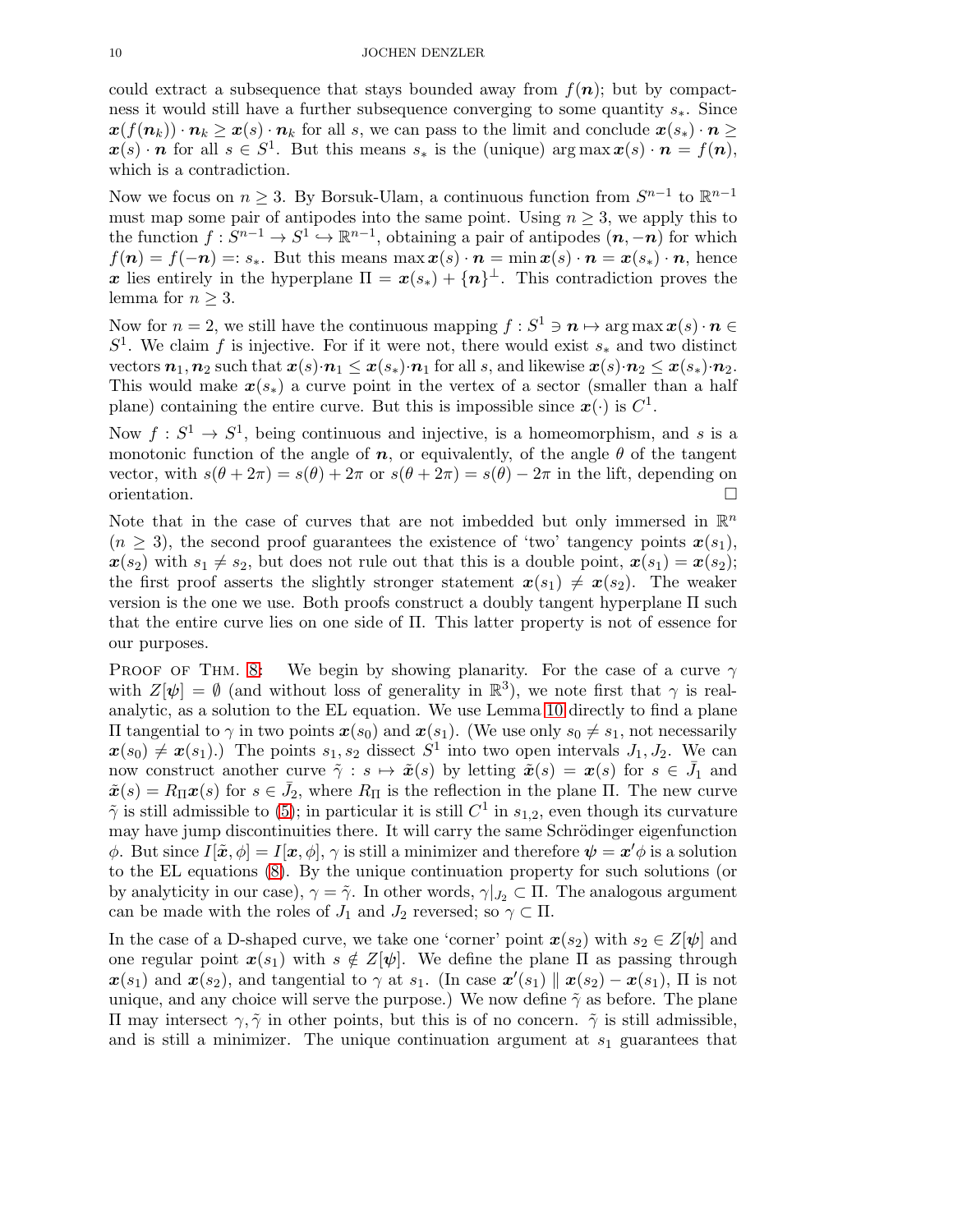$\gamma$  coincides with  $\tilde{\gamma}$  on the largest interval J that contains  $s_1$  and lies within  $Z[\psi]$ <sup>c</sup>. So that part of the curve is planar. But the remaining part is a straight segment connecting the endpoints of the curve segment  $x(J)$ ; so the entire curve is planar.

The same reflection argument now proves that a planar minimizer cannot have a double tangent, nor (in the case of a D-shaped minimizer) a tangent at a regular point  $s_1$  that also passes through a point  $\mathbf{x}(s_2)$  with  $s_2 \in Z[\psi]$ . According to the lemma, this implies for a regular minimizer (with  $Z[\psi] = \emptyset$ ) that  $\theta$  is a strictly monotonic function of s. For a D-shaped minimizer, the first proof of Lemma [10](#page-7-1) in the case  $n = 2$  still applies (as  $C<sup>1</sup>$  wasn't needed), giving that it is the boundary of a strictly convex set, and that the smooth part of the curve has the monotonicity property between s and  $\theta$ .

Finally we want to argue the strengthened statement that the curvature is actually strictly positive (on the complement of  $Z[\psi]$ ). To this end, we use the EL equations in polar coordinates, see [\(10\)](#page-7-2). We have seen that  $s \mapsto \theta(s)$  is strictly monotonic; we can assume  $\theta'(s) \geq 0$  without loss of generality (else reflect the curve). We assume  $\theta'(s_*) = 0$  for some  $s_*$  and try to derive a contradiction.

This would make  $s_*$  a minimum of  $\theta'$ , and therefore  $\theta''(s_*)=0$ . From the second of the EL equations,  $R\theta'' + 2R'\theta' = \frac{\mu}{R}$  $\frac{\mu}{R} \sin \theta$ , we infer  $\mu \sin \theta(s_*) = 0$ . Now for the system of EL equations [\(10\)](#page-7-2) with the initial conditions  $\theta(s_*) = \theta_0$  (subject to  $\mu \sin \theta_0 = 0$ ),  $\theta'(s_*) = 0, R(s_*) = R_0 \neq 0, R'(s_*) = R_1$ , there exists one solution that can be calculated explicitly, namely  $\theta(s) \equiv \theta_0$ , and  $R(s)$  solution to the constant coefficient problem  $R'' + \lambda R = 0$  with the given initial conditions. By the uniqueness theorem for solutions to regular ODE initial value problems, this solution is *the* solution to the EL equation in question, i.e.,  $\theta$  is constant, contradicting the strict monotonicity.

This proves the theorem.

### 4. Asymptotics for Extremals near Singularities

This section, and the next, are devoted to the proof of Thm. [9.](#page-5-2)

To avoid trivialities we note first that for a D-shaped minimizer,  $\mu = 0$  is not possible. This is because [\(8\)](#page-7-0) is trivial to solve for  $\mu = 0$ : It gives  $\psi = \begin{bmatrix} a \cos(\omega s - \alpha) \\ b \cos(\omega s - \beta) \end{bmatrix}$  $\left[\begin{array}{c} a\cos(\omega s-\alpha) \\ b\cos(\omega s-\beta) \end{array}\right]$  with  $\lambda=\omega^2$ . Such a  $\psi$  can never vanish unless the two components are  $\sin$  phase'; but then the range of  $\psi$  would be 1-dimensional.

Our first step is to establish asymptotics near a singularity  $(s = 0$  with no loss of generality) for solutions to the EL equations.

<span id="page-10-0"></span>**Lemma 11.** *Suppose*  $R, \theta$  *satisfy the EL equations* [10](#page-7-2) for  $s \in [0, \ell],$  with  $R > 0$  and  $\theta' > 0$  there, and let  $\mu \neq 0$ , Suppose  $R(s) \to 0$  and  $\theta(s) \to \theta_0$  as  $s \to 0$ . Then the *following conclusions hold:*

 $(a)$  sin  $\theta_0 = 0$ (b)  $\lim_{s\to 0+} R'(s) =: a \text{ exists, and } a \geq 0.$  Consequently  $\lim_{s\to 0} \frac{R(s)}{s} = a$ .  $(c) R(s) \theta'(s) \rightarrow 0 \text{ and } R^2(s) \theta''(s) \rightarrow 0 \text{ as } s \rightarrow 0.$ 

**Corollary 12.** A D-shaped minimizer would have to be  $C^1$ .

PROOF OF THE LEMMA: We use the assumption that  $\lim_{s\to 0^+} \theta(s)$  exists in the form that  $\theta'$  is integrable on  $[0, \varepsilon]$ .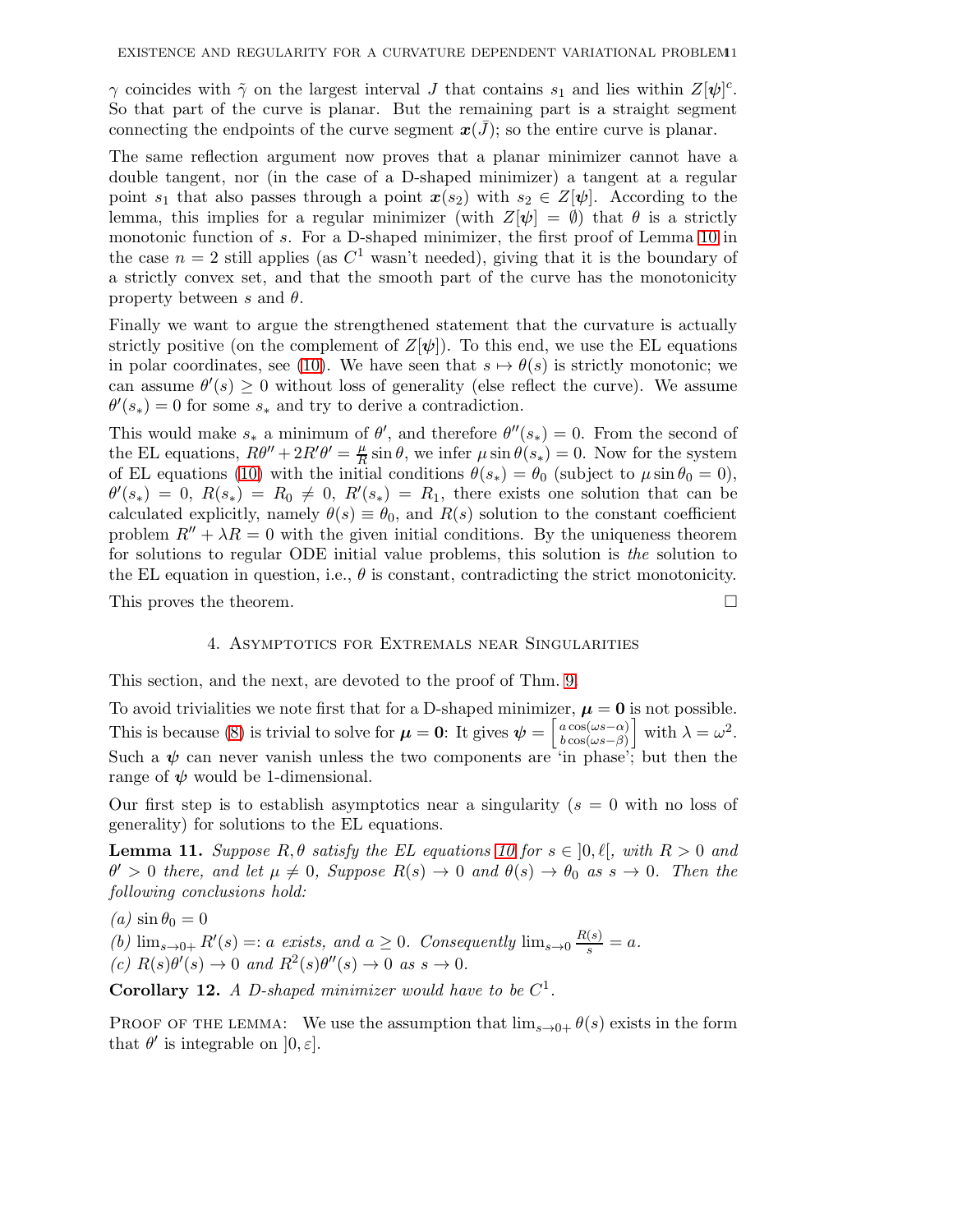From the energy estimate, it follows that R' is bounded, and therefore  $R(s) \leq bs$ for some b. Also,  $R^2\theta'$  has a finite limit for  $s \to 0^+$ , because it is an antiderivative, on  $[0, \ell]$ , of the continuous function  $\mu \sin \theta(s)$ . If this limit were non-zero, we would conclude that  $\theta' \geq c/s^2$ , which contradicts the fact that  $\theta'$  must be integrable.

Therefore we know  $\lim_{s\to 0+} R^2(s)\theta'(s) = 0$ . Again, as an antiderivative of  $\mu \sin \theta(s)$ , the function  $R^2\theta'$  is even  $C^1$  on  $[0, \ell],$  and this implies that  $\lim_{s\to 0+} R^2(s)\theta'(s)/s$  exists and is finite. If this limit were nonzero, we would again get an estimate  $\theta' \geq c/s$ , contradicting the integrability of  $\theta'$  near 0. We have therefore proved  $\lim_{s\to 0} \frac{R^2(s)\theta'(s)}{s} = 0$ .

Let us pretend to calculate this same limit in a different manner: the expression is of l'Hôpital type  $0/0$ , and  $\lim_{s\to 0^+} \frac{d(R^2\theta')/ds}{ds/ds}$  exists: it is  $\lim_{s\to 0^+} (R^2\theta')'(s)$  =  $\lim_{s\to 0+} \mu \sin \theta(s) = \mu \sin \theta_0$ . Combining the two evaluations, we conclude  $\sin \theta_0 = 0$ , proving part (a).

Next,  $R\theta'$  is bounded by the energy estimate, and with this, the Schrödinger equation  $R'' + R(\lambda - \theta'^2) = 0$  turns into an estimate  $|R''| \leq b + c\theta'$ . Therefore  $R''$  is integrable up to  $s = 0$ , and we can extend R' continuously into 0. We have thus proved part (b). Trivially  $a \geq 0$ . Below we will see that actually  $a > 0$ .

Since we now know that  $R'(0) = a$  exists, the energy equation tells us that  $R\theta'$  has a limit as  $s \to 0^+$ . If this limit were nonzero, we would again conclude  $\theta'(s) > c/s$ contradicting integrability. Now  $R^2\theta'' = \mu \sin \theta - 2R'R\theta'$  will go to 0 as  $s \to 0$ .  $\Box$ 

PROOF OF THE COROLLARY: Part (a) of the lemma implies the corollary. To see this, let us consider the EL equation [\(8\)](#page-7-0) over the interval  $Z[\psi]$ <sup>c</sup>, which we assume to be  $]0, \ell[$  with no loss of generality, and test it with  $\begin{bmatrix} -\psi_2 \\ \psi_1 \end{bmatrix}$  $\begin{bmatrix} \psi_2 \\ \psi_1 \end{bmatrix}$ . We obtain

$$
\left[\psi_2'\psi_1 - \psi_1'\psi_2\right]_{0+}^{\ell-} + \int_0^{\ell} \mu \cdot \left[\begin{array}{c} -\psi_2 \\ \psi_1 \end{array}\right] / |\psi| ds = 0
$$

From the boundedness of  $\psi'$  (energy theorem) and the vanishing of  $\psi$  on the boundary, we obtain that  $\mu$  is orthogonal to  $\int_0^{\ell} \begin{bmatrix} -\psi_2 \\ \psi_1 \end{bmatrix}$  $\begin{aligned} \left[ \begin{array}{c} -\psi_2 \\ \psi_1 \end{array} \right] /|\psi| \, ds, \text{ hence parallel to } \int_0^{\ell} \psi /|\psi| \, ds =0 \end{aligned}$  $\mathbf{x}(\ell) - \mathbf{x}(0)$ . On the other hand, in [\(10\)](#page-7-2),  $\theta$  was the angle between  $\psi$  (hence the curve tangent x') and  $\mu$  (recall  $\mu \neq 0$ ). So  $\sin \theta_0 = 0$  means that the tangent vector  $x'(s)$ becomes parallel to  $x(\ell) - x(0)$  as  $s \to 0$ . This could be a  $C^1$  curve, or a curve with a cusp (outward or inward pointing); but a convex curve cannot have cusps. So we have always  $\mathbf{x}'(0)$  in *opposite* direction as  $\mathbf{x}(\ell) - \mathbf{x}(0)$ .

The cases  $\theta_0 = 0$  and  $\theta_0 = \pi$  are equivalent under rotation of the curve by  $\pi$ , i.e., a shift of  $\theta$  by  $\pi$  (which could instead be absorbed in a sign change of  $\mu$ ). However, if we have already chosen a preferred direction of  $\mu$  (in the present hypothetical scenario), then the two cases are distinct:

<span id="page-11-0"></span>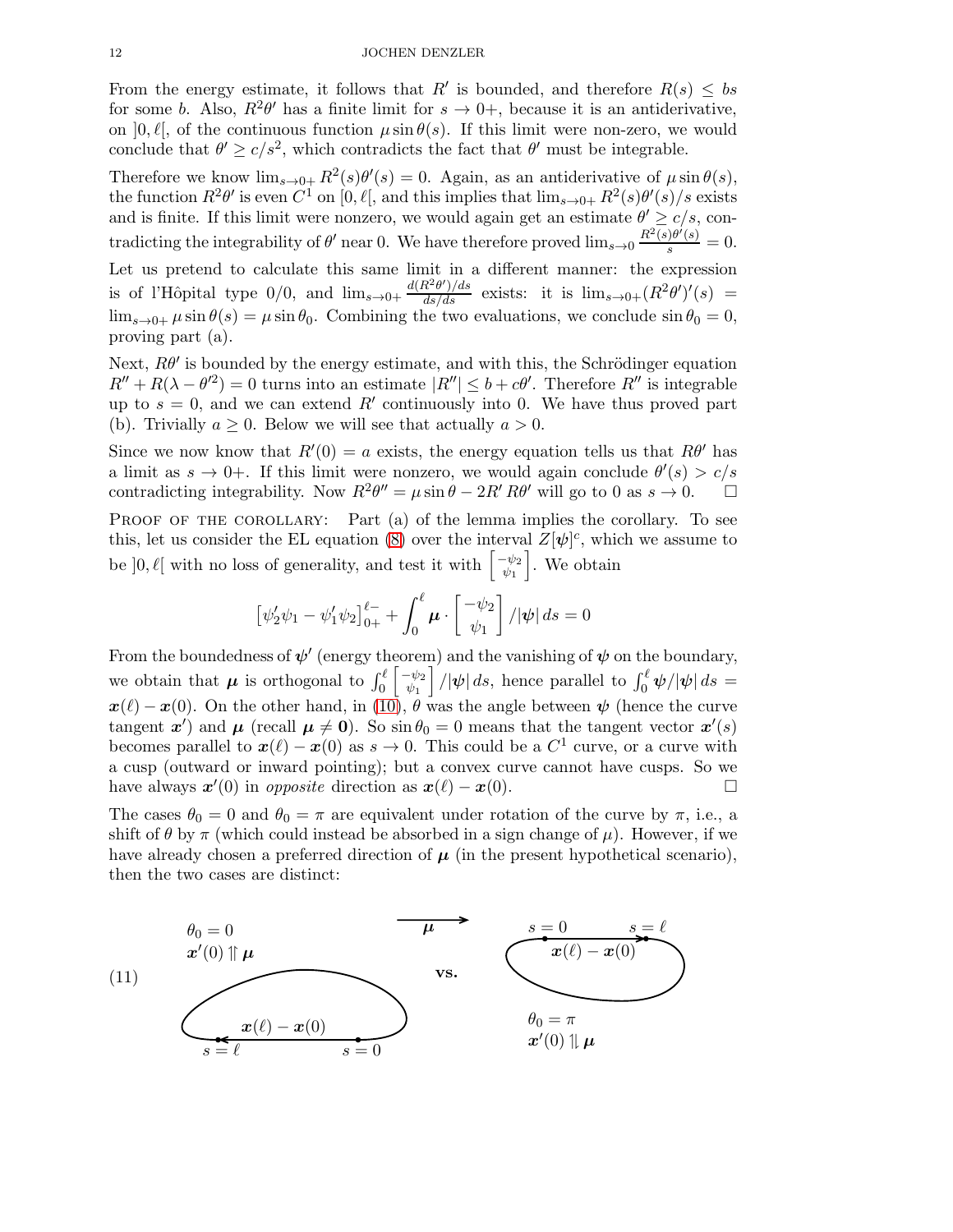The key idea for finer asymptotics is that now the angular EL equation  $R^2\theta''$  +  $2RR'\theta' = \mu \sin \theta$  has the same asymptotic behavior near  $s = 0, \theta = 0$  as the Euler equation  $a^2 s^2 \theta'' + 2a^2 s \theta' = \mu \theta$ , at least when  $a \neq 0$ . This similarity is brought out by a Sturm comparison argument, i.e., by integrating the derivative of a mixed Wronskian, made up of solutions of either equation. A variant of this same argument will show that indeed  $a > 0$ .

<span id="page-12-0"></span>**Lemma 13.** *Under the hypotheses of Lemma [11,](#page-10-0) and*  $\theta_0 = 0$ *, it follows*  $a = R'(0) \neq 0$ *.* 

*Moreover, for*  $\mu > 0$ *, i.e., the left case in [\(11\)](#page-11-0), there exist constants*  $A > 0$ *, c > 0, such that the following finer asymptotics applies for*  $s \rightarrow 0+$ :

$$
\theta(s) = \frac{A}{c}s^{c} + O(s^{3c}, s^{c+2})
$$
  
\n
$$
\theta'(s) = As^{c-1} + O(s^{3c-1}, s^{c+1})
$$
  
\n
$$
R(s) = as + \frac{aA^{2}}{2c(2c+1)}s^{2c+1} - \frac{\lambda a}{6}s^{3} + o(s^{3}, s^{2c+1})
$$
  
\n
$$
R'(s) = a + \frac{aA^{2}}{2c}s^{2c} - \frac{\lambda a}{2}s^{2} + o(s^{2}, s^{2c})
$$
  
\n
$$
R''(s) = aA^{2}s^{2c-1} - \lambda as + o(s, s^{2c-1})
$$

*The case*  $\mu < 0$ *, i.e., the right case in [\(11\)](#page-11-0), cannot occur.* 

**Note:** For minimizers, it suffices to consider  $c \leq \frac{1}{2}$  in the Lemma. For otherwise, the curvature  $\kappa = \theta'$  would be square integrable, and the Rayleigh quotient for [\(5\)](#page-3-2) could be improved by replacing  $R \equiv \phi$  with max $\{R, \varepsilon\}$ , with the gain of order  $\frac{\varepsilon}{a} \times a^2$ coming from  $\int R'^2 ds$  and a smaller adverse term of order  $o(\varepsilon^2)$  coming from  $\int \kappa^2 R^2$ .

PROOF OF LEMMA [13:](#page-12-0) We first assume  $a > 0$ ,  $\theta_0 = 0$ ,  $\mu > 0$  and derive the claimed asymptotics. Thereafter, we will prove that  $\mu < 0$  leads to a contradiction. Finally we will lead  $a = 0$  to a contradiction.

We write the angular EL equation  $\theta'' + 2\frac{R'}{R}\theta' - \frac{\mu}{R^2}\sin\theta = 0$  in the form

<span id="page-12-1"></span>(12) 
$$
s^{2}\theta'' + 2s(1+T_{1}(s))\theta' - \left(\frac{\mu}{a^{2}} + T_{2}(s)\right)\theta = 0.
$$

where

$$
T_1(s) = \frac{sR'}{R} - 1 = o(1) , \quad T_2(s) = \mu \frac{s^2}{R^2} \frac{\sin \theta}{\theta} - \frac{\mu}{a^2} = O(\theta^2) + O\left(\frac{s^2}{R^2} - \frac{1}{a^2}\right) = o(1) .
$$

For comparison, we consider the equation

$$
s^2u'' + 2su' - \frac{\mu}{a^2}u = 0
$$

with its solution  $u(s) = s^c$ , where  $c = -\frac{1}{2} + \sqrt{\frac{1}{4} + \frac{\mu}{a^2}}$  $\frac{\mu}{a^2}$  is the positive root of the indicial equation  $c(c-1) + 2c - \mu/a^2 = 0$ . We integrate

(13) 
$$
[s^{2}(\theta'u - \theta u')]' = (s^{2}\theta'' + 2s\theta')u - (s^{2}u'' + 2su')\theta
$$

over  $[s_1, s_2] \subset [0, \ell]$  and obtain

<span id="page-12-2"></span>(14) 
$$
\[s^2(\theta'u - \theta u')\]_{s_1}^{s_2} = \int_{s_1}^{s_2} (T_2\theta - 2sT_1\theta')u\} ds = \int_{s_1}^{s_2} o(1)(|\theta u| + |s\theta'u|) ds.
$$

We can let  $s_1 \to 0$  and obtain (using that  $u, \theta, \theta' > 0$ )

<span id="page-12-3"></span>(15) 
$$
|s^2(\theta'u - \theta u')| \leq \varepsilon \int_0^s (\theta + s\theta')u \, ds = \varepsilon s\theta u - \varepsilon \int_0^s s\theta u' \, ds \leq \varepsilon s\theta u,
$$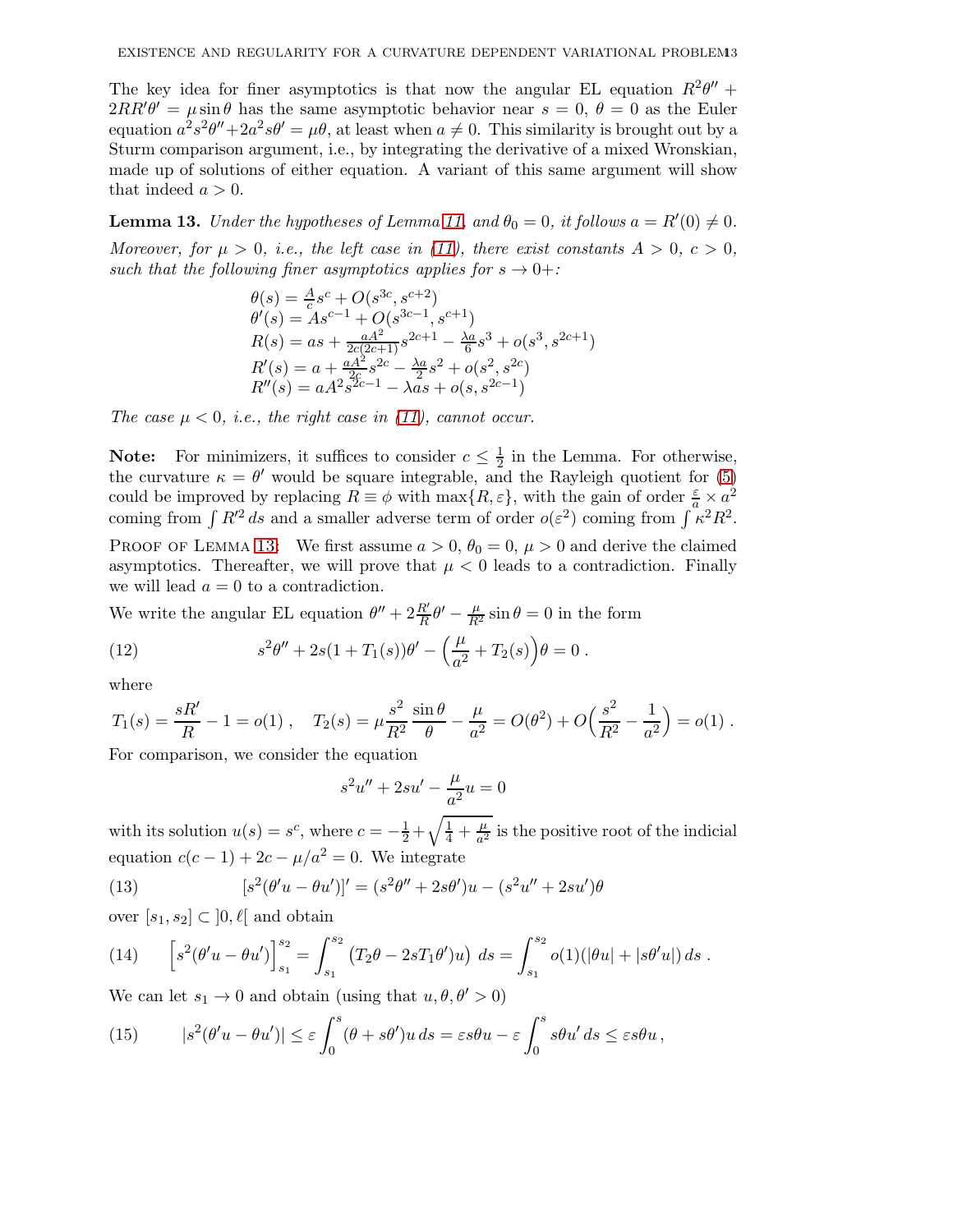where  $\varepsilon$  can be made as small as we like, provided s is chosen small. We will want  $\varepsilon < c$ . Dividing, we conclude

$$
\frac{u'}{u}-\varepsilon\frac{1}{s}\leq \frac{\theta'}{\theta}\leq \frac{u'}{u}+\varepsilon\frac{1}{s}
$$

.

on some interval  $[0, \hat{s}]$ . Integrating again over  $[s_1, s_2] \subset [0, \hat{s}]$ , we get

(16) 
$$
\frac{u(s_2)}{u(s_1)} \left(\frac{s_2}{s_1}\right)^{-\varepsilon} \le \frac{\theta(s_2)}{\theta(s_1)} \le \frac{u(s_2)}{u(s_1)} \left(\frac{s_2}{s_1}\right)^{\varepsilon}
$$

Fixing  $s_2$  and letting  $s_1 =: s$ , this implies for  $s < s_2$ 

<span id="page-13-0"></span>
$$
\frac{\theta(s)}{s^{c-\varepsilon}} \le \frac{\theta(s_2)}{s_2^{c-\varepsilon}} \quad \text{and} \quad \frac{\theta(s)}{s^{c+\varepsilon}} \ge \frac{\theta(s_2)}{s_2^{c+\varepsilon}}.
$$

While this is not yet sufficient to establish the existence of  $\lim_{s \to \infty} \theta(s)/s^c$ , we have at least shown that  $\theta(s) = O(s^{c-\epsilon})$ . Returning to the estimate for  $\theta'/\theta$ , this implies also  $\theta'(s) = O(s^{c-1-\epsilon})$ . This preliminary estimate will serve to improve the  $o(1)$  terms in  $R' = a + o(1)$  and therefore in the Euler equation for  $\theta$ ; redoing the Sturm comparison with the better estimate will then establish our desired estimate:

Namely the Schrödinger equation now tells us  $|R''| \leq Cs^{2c-1-2\varepsilon}$ , hence  $|R'(s) R'(0) \leq Cs^{2c-2\varepsilon}$  and  $|R(s) - as| \leq Cs^{2c-2\varepsilon+1}$ . So  $\theta$  satisfies [\(12\)](#page-12-1) with the improved estimates

$$
T_1(s) = O(s^{2c-2\varepsilon}), \quad T_2(s) = O(s^{2c-2\varepsilon}).
$$

This improves our estimates  $(14)$ ,  $(15)$ ,  $(16)$  to

$$
|s^{2}(\theta'u - \theta u')| \leq C \int_{0}^{s} (\theta + s\theta') u s^{2c - 2\varepsilon} ds \leq C s \theta u s^{2c - 2\varepsilon},
$$
  

$$
\frac{u'}{u} - \frac{C}{s} s^{2c - 2\varepsilon} \leq \frac{\theta'}{\theta} \leq \frac{u'}{u} + \frac{C}{s} s^{2c - 2\varepsilon},
$$
  

$$
\frac{u(s_{2})}{u(s_{1})} (1 - C s_{2}^{2c - 2\varepsilon}) \leq \frac{\theta(s_{2})}{\theta(s_{1})} \leq \frac{u(s_{2})}{u(s_{1})} (1 + C s_{2}^{2c - 2\varepsilon}).
$$

The constant C does not deteriorate as  $s_2 \to 0$ . But for the moment we fix  $s_2$  and conclude (with  $s_1 =: s$ ) that

$$
\limsup_{s \to 0} \frac{\theta(s)}{s^c} \le \frac{\theta(s_2)}{s_2^c} (1 - Cs_2^{2c - 2\varepsilon})^{-1} \quad \text{and} \quad \liminf_{s \to 0} \frac{\theta(s)}{s^c} \ge \frac{\theta(s_2)}{s_2^c} (1 + Cs_2^{2c - 2\varepsilon})^{-1}.
$$

Now we can let  $s_2 \to 0$  and find that  $\lim_{s \to 0} \frac{\theta(s)}{s^c}$  $\frac{S(S)}{S^c}$  exists. We'll call this limit  $A/c$ , and it is positive because the lower bound for  $\liminf \theta(s)/s^c$  was positive. Our estimate has also established that  $\theta'/\theta \sim c/s$ . So we have found

$$
\theta(s) \sim \frac{A}{c} s^c
$$
 and  $\theta'(s) \sim A s^{c-1}$ .

Inserting these in the Schrödinger equation already establishes the claimed asymptotics for  $R''$ , and by integration for  $R'$ ,  $R$ .

By feeding these asymptotics for  $R$  back into the angular EL equation, we can get a quantitative error term for the asymptotics of  $\theta$ ,  $\theta'$ :

$$
s^{2}\theta'' + 2s\theta' - \frac{\mu}{a^{2}}\theta = O(s^{2c+1}, s^{3})\theta' + O(s^{2c}, s^{2})\theta = O(s^{3c}, s^{2+c}).
$$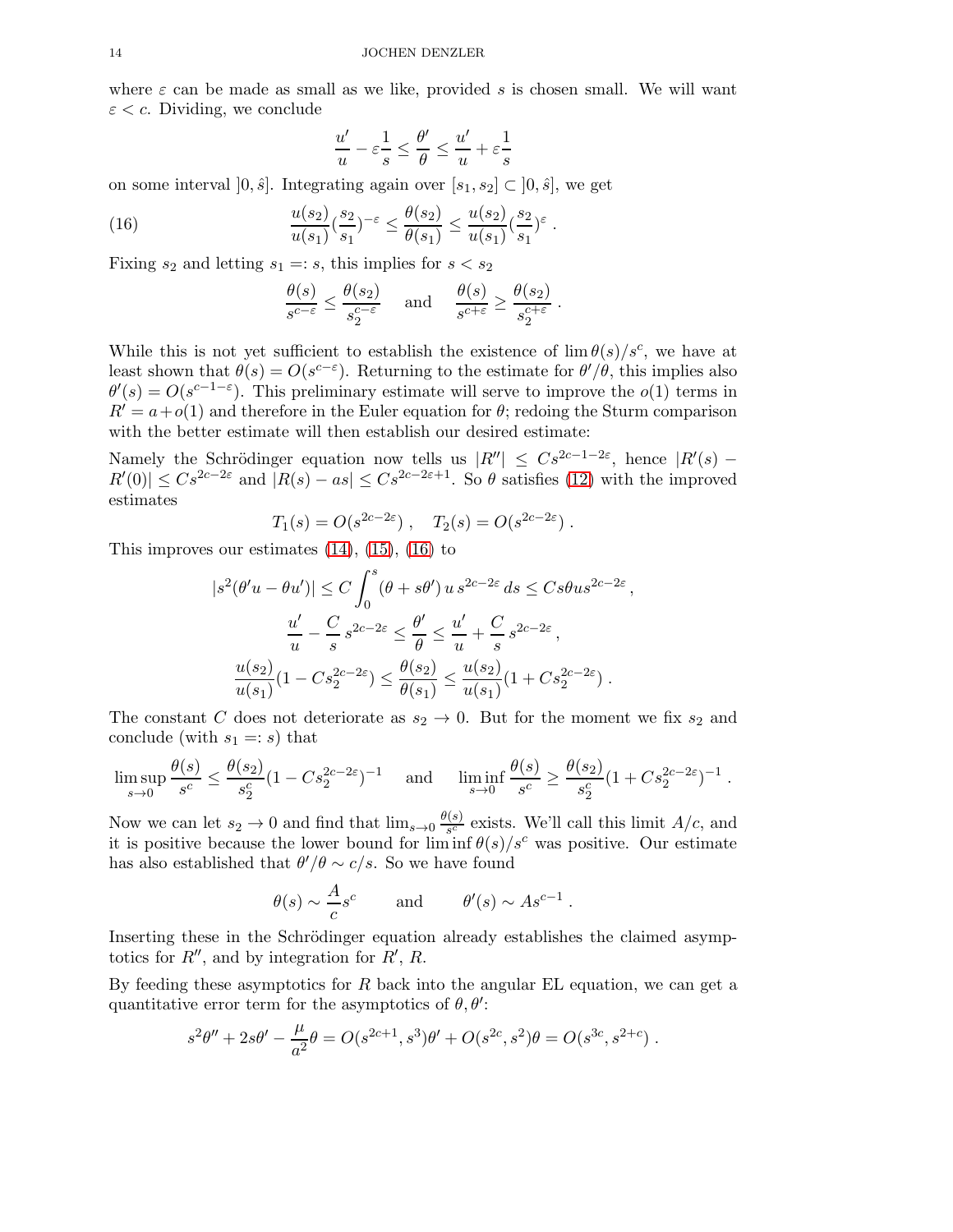Variation of constants quickly establishes  $\theta(s) = \frac{A}{c} s^c + O(s^{3c}, s^{c+2})$  and  $\theta'(s) =$  $As^{c-1} + O(s^{3c-1}, s^{c+1}).$ 

In the case  $\mu < 0$ , the indicial equation has no positive roots. We compare with  $u = s^c$ where either  $c = -\frac{1}{2} + \sqrt{\frac{1}{4} + \frac{\mu}{a^2}}$  $\frac{\mu}{a^2} \in \left[-\frac{1}{2}, 0\right]$  (for  $\frac{\mu}{a^2} \ge -\frac{1}{4}$ ), or  $c = -\frac{1}{2}$  (for  $\mu < -\frac{1}{4}$ ). Then instead of [\(14\)](#page-12-2), we obtain

$$
\[s^2(\theta'u - \theta u')\]_{s_1}^{s_2} = \int_{s_1}^{s_2} \left( \left(\min\{0, \frac{\mu}{a^2} - \frac{1}{4}\} + T_2\right)\theta - 2sT_1\theta'\right)u\right) ds
$$
  

$$
\leq \int_{s_1}^{s_2} o(1)(|\theta u| + |s\theta'u|) ds,
$$

and from this the one-sided estimate

$$
s^2\theta'u - s^2\theta u' \leq \varepsilon s\theta u.
$$

This implies  $\frac{\theta'}{\theta}$  $\frac{\theta'}{\theta} \leq \frac{u'}{u} + \frac{\varepsilon}{s} = \frac{c+\varepsilon}{s} < 0$ , contradicting the hypothesis  $\theta' > 0$ .

Finally, we consider the case  $a = 0$ . Letting  $s \to 0$  in the energy theorem, we infer that  $E = \mu$ , and we write the energy theorem as

$$
\mu (1 - \cos \theta) = \frac{1}{2} (R'^2 + R^2 \theta'^2 + \lambda R^2) .
$$

The case  $\mu < 0$  immediately forces  $R \equiv 0$ ,  $\cos \theta \equiv 1$ , since the two sides have opposite signs. In the case  $\mu > 0$  and  $a = 0$ , we can proceed similarly as we did for  $a > 0$ , but with an iterative improvement of the estimate that eventually implies  $R(s) \equiv 0$  on some interval [0,  $s_*$ ], a contradiction. We assume  $\mu = 1$ , which is no loss of generality, because can make  $R/\sqrt{\mu}$  into our new function R. To begin with,  $E = \mu = 1$  implies  $R'^{2} \leq 2(1 - \cos \theta) = 4 \sin^{2}(\theta/2)$ , hence  $|R'| \leq \theta$ .

Let us choose  $a_0 := \frac{1}{2}$  and  $s_*$  so that  $\theta(s_*) \leq \frac{1}{4}$  $\frac{1}{4}$  and also  $|R'| \leq \frac{1}{2}a_0$  on  $[0, s_*]$ . The latter is possible since  $R' \to 0$  as  $s \to 0$ . We want to prove inductively  $R \leq \frac{1}{2} a_n s$  on  $[0, s_*]$  for a sequence  $a_n \to 0$ . The start of the induction for  $n = 0$  follows trivially from integrating  $|R'| \leq \frac{1}{2}a_0$ .

Towards an induction step, we use the Sturm comparison argument for a one-sided estimate on  $\theta$ . Given  $a_n \leq \frac{1}{2}$  $\frac{1}{2}$ , we let  $c_n$  be the positive solution to  $c(c-1)a_n^2 + ca_n =$  $\mu = 1$ , namely

$$
c_n = \frac{-a_n + a_n^2 + \sqrt{(a_n - a_n^2)^2 + 4a_n^2}}{2a_n^2}
$$

,

and  $u_n := s^{c_n}$ . Note that  $a_n \leq \frac{1}{2}$  $\frac{1}{2}$  implies  $c_n > 1$ . Then (dropping the subscript *n* for a moment)

$$
[R^2(\theta'u - \theta u')]' = (R^2\theta'' + 2RR'\theta')u - (R^2u'' + 2RR'u')\theta
$$

$$
= \sin\theta u - \left(\frac{R^2c(c-1)}{s^2} + \frac{2RR'c}{s}\right)u\theta
$$

Using  $|R| \leq \frac{1}{2} a_n s$  and  $|R'| \leq \frac{1}{2} a_0 s = \frac{1}{4}$  $\frac{1}{4}s$ , the final parenthesis is  $\leq \frac{1}{4}$  $\frac{1}{4}$ , so the right hand side is  $\geq (\frac{2}{\pi} - \frac{1}{4})$  $\frac{1}{4}$ ) $\theta u > 0$ . So we have  $[R^2(\theta' u - \theta u')] \geq 0$  on  $[0, s_*]$ . Integrating from 0 to s, we have  $\theta' u - \theta u' \geq 0$ , hence  $\theta'/\theta \geq c/s$  on  $]0, s_*]$ . Integrating again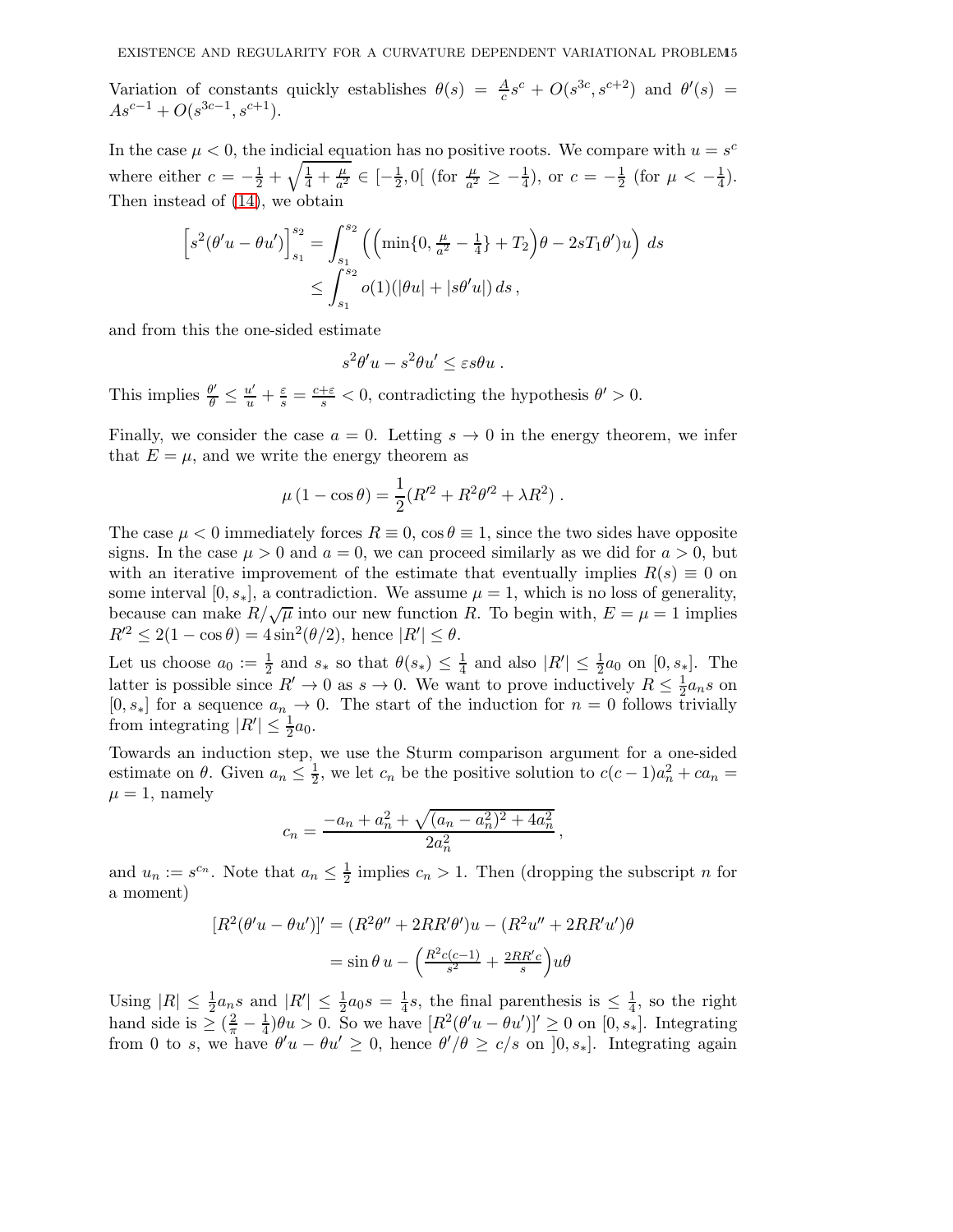from s to  $s_*$ , we have  $\theta(s) \leq \theta(s_*)\left(\frac{s}{s_*}\right)^c$ . With the inequality  $|R'| \leq \theta$  from the energy estimate, we infer

$$
|R'| \leq \theta(s_*)(\frac{s}{s_*})^c
$$
 hence  $|R| \leq \frac{1}{c+1} \theta(s_*)(\frac{s}{s_*})^{c+1} s_* \leq \frac{1}{c} \theta(s_*) s \leq \frac{1}{2} \frac{1}{2c} s$ .

Therefore, assuming  $R(s) \leq \frac{1}{2}$  $\frac{1}{2}a_n s$  with  $a_n \leq \frac{1}{2}$  $\frac{1}{2}$ , and  $|R'(s)| \leq \frac{1}{2}a_0 = \frac{1}{4}$  $\frac{1}{4}$ , we have concluded  $R(s) \leq \frac{1}{2}$  $\frac{1}{2}a_{n+1}s$ , with

$$
a_{n+1} = 1/(2c_n) = \frac{a_n^2}{a_n^2 - a_n + \sqrt{4a_n^2 + (a_n - a_n^2)^2}} \le \frac{a_n^2}{a_n^2 - a_n + 2a_n} = \frac{a_n}{a_n + 1}.
$$

<span id="page-15-0"></span>The positive sequence  $(a_n)$  is therefore decreasing and has a limit, which has to satisfy  $0 \le a \le \frac{a}{a+1}$ , hence  $a = 0$ . Thus  $R \equiv 0$  on  $[0, s_*]$ ; this contradiction rules out  $a = 0$ .  $\Box$ 

## 5. Nonexistence of D-shaped Minimizers

We are now ready to complete the PROOF OF THEOREM [9:](#page-5-2)

Assume we have an extremal  $\gamma$  consisting of a strictly convex curve  $(x(s), y(s))$  for  $s \in [0, \ell],$  with  $(x(0), y(0)) = (0, 0)$  and  $(x(\ell), y(\ell)) = (\ell - 2\pi, 0)$  and  $(x'(0), y'(0)) =$  $(1,0) = (x'(\ell), y'(\ell))$ , and of the straight segment  $[-(2\pi - \ell), 0]$  on the x-axis. This is understood to include the case  $\ell = 2\pi$ . According to the asymptotics obtained, we may assume that we have  $R(s) \sim as$  for  $s \to 0^+$ , with  $a > 0$ , and all the finer results from Lemma [13.](#page-12-0) As mentioned before, we may and will also assume  $c \leq \frac{1}{2}$ , which means that the curvature  $\kappa(s) \to \infty$  in a non-square-integrable manner as  $s \to 0+$ . This simplifies the mixed-power error terms in Lemma [13.](#page-12-0)

We show that such an extremal cannot be a minimizer by giving an explicit variation that lowers the eigenvalue. The variation we give is a strong variation, in the sense that, while the change in  $\theta$  is small, the change in  $\theta'$  is not. This type of variation does not enter in the derivation of the EL equation and provides therefore new information.

Basically, we connect  $x(0)$  and  $x(\sigma)$ , for small  $\sigma$ 's, with a comparison curve that preserves the  $C<sup>1</sup>$  regularity, but whose curvature stays bounded; and we keep the eigenfunction  $R$  constant on this segment. The analogous change is made on the interval  $s \in [-\sigma' + \ell, \ell]$ , where we insist that  $R(\sigma) = R(-\sigma' - \ell) =: R_0$ .

Notice that we have the same  $a$  at both sides of the segment, since  $a$  is determined by the energy theorem  $E = \frac{1}{2}$  $\frac{1}{2}a^2 + \mu$ . In view of the local asymptotics  $R \sim as$ , this ensures that  $\sigma'/\sigma \to 1$  as  $\sigma \to 0$ .

The mentioned change in the curve  $x(\cdot)$  may have a slight effect on the length, which we correct by scaling.

So we strive to connect the points  $(0,0)$  (with horizontal tangent) to the point  $B =$  $(x_0, y_0)$  with slope  $\frac{dy}{dx}|_B = m$ . We do this by means of a cubic spline Spl given as  $y = k_2 x^2 + k_3 x^3$  with  $k_2 = (3y_0 - mx_0)/x_0^2$ ,  $k_3 = (mx_0 - 2y_0)/x_0^3$ .

Specifically in our case,

$$
\begin{bmatrix} x_0 \\ y_0 \end{bmatrix} = \gamma(\sigma) = \begin{bmatrix} \int_0^{\sigma} \cos \theta(s) ds \\ \int_0^{\sigma} \sin \theta(s) ds \end{bmatrix} = \begin{bmatrix} \sigma - \frac{A^2}{2c^2(2c+1)} \sigma^{2c+1} + O(\sigma^{4c+1}) \\ \frac{A}{c(c+1)} \sigma^{c+1} + O(\sigma^{3c+1}) \end{bmatrix},
$$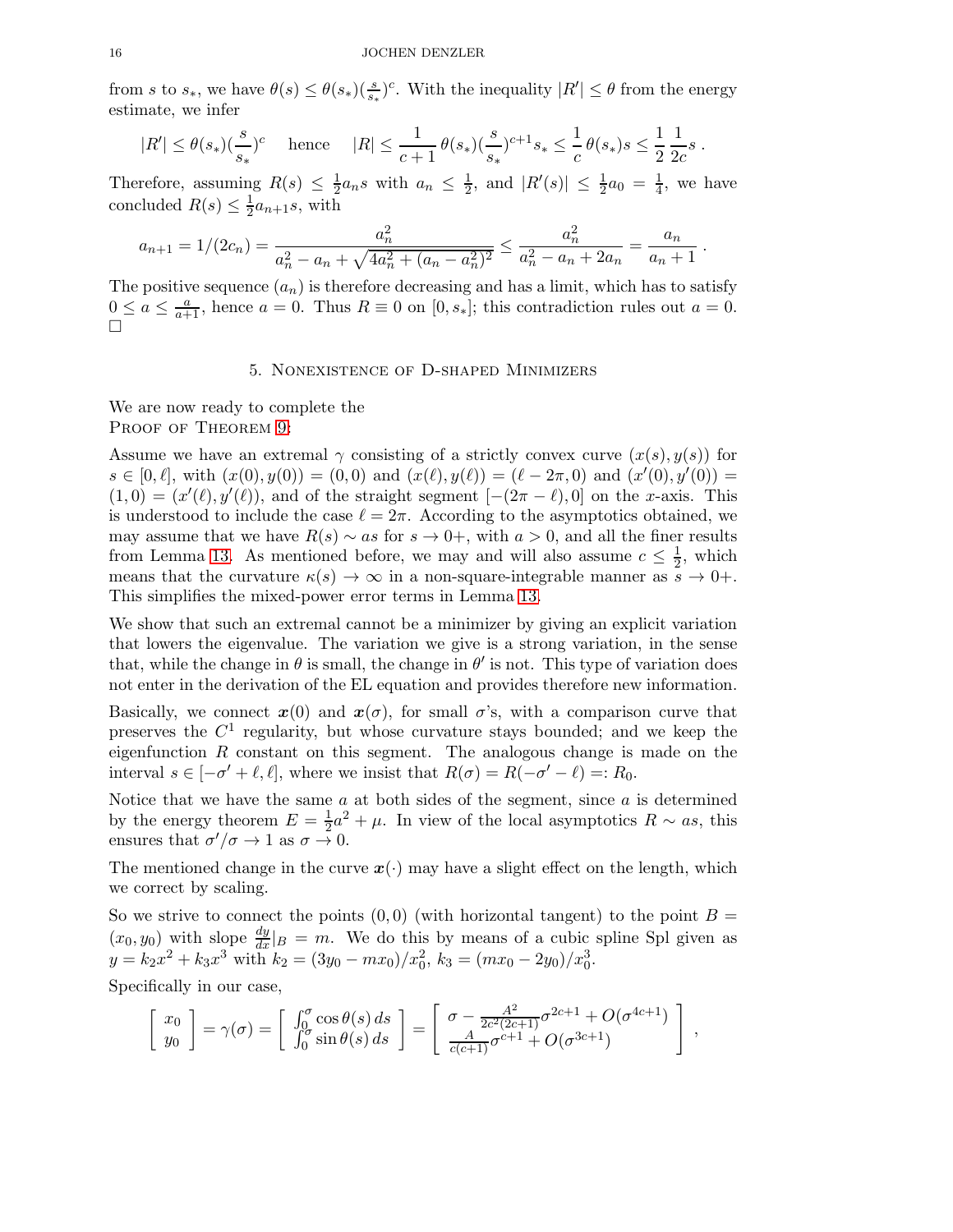and

$$
m = \arctan \theta(\sigma) = \frac{A}{c} \sigma^c + O(\sigma^{3c}),
$$

and therefore  $k_2 = \frac{2-c}{c(c+1)}A\sigma^{c-1} + O(\sigma^{3c-1})$  and  $k_3 = \frac{c-1}{c(c+1)}A\sigma^{c-2} + O(\sigma^{3c-2})$ . The length of this spline is  $\int_0^{x_0} \sqrt{1 + y'^2} dx = (1 + O(\sigma^{2c})) (\sigma - O(\sigma^{2c+1}))$ , i.e., it differs from the length  $\sigma$  of the original curve piece by at most  $O(\sigma^{2c+1})$ .

The curvature  $\tilde{\kappa}$  of the spline is

$$
\tilde{\kappa} = \frac{y''}{(1+y'^2)^{3/2}} = \frac{2k_2 + 6k_3x}{(1+(2k_2x+3k_3x^2)^2)^{3/2}} = (2k_2+6k_3s)\left(1+O(\sigma^{2c})\right) = O(\sigma^{c-1}).
$$
  
Therefore  $\int_{\text{Spl}} \tilde{\kappa}(s)^2 ds R(\sigma)^2 = O(\sigma^{2c-1})\sigma^2 = O(\sigma^{2c+1}).$ 

The new curve  $\tilde{\gamma}$  consists of the cubic spline Spl just constructed, the old curve segment  $\gamma|_{[\sigma,\ell-\sigma']}$ , an analogous cubic spline Spl' connecting  $(x(\ell-\sigma'),y(\ell-\sigma'))$  to  $(x(\ell), y(\ell)) = (\ell - 2\pi, 0)$ , and the straight segment  $[\ell - 2\pi, 0]$  on the x-axis. We consider a new function  $\tilde{R}$  on  $\tilde{\gamma}$  that coincides with  $R$  on  $[\sigma, \ell - \sigma']$  and is constant  $R_0 = R(\sigma) = R(\ell - \sigma')$  otherwise. Then

$$
\int_{\tilde{\gamma}} (\tilde{R}^2 \tilde{\kappa}^2 + \tilde{R}'^2) ds - \int_{\gamma} (R^2 \kappa^2 + R'^2) ds
$$
  
\n
$$
\leq \left( \int_{\text{Spl}} + \int_{\text{Spl}'} \right) \tilde{R}^2 \tilde{\kappa}^2 ds - \left( \int_0^{\sigma} + \int_{\ell - \sigma'}^{\ell} \right) R'^2 ds
$$
  
\n
$$
\leq O(\sigma^{2c+1}) - a^2 (\sigma + \sigma') = -2a^2 \sigma + O(\sigma^{2c+1})
$$

Likewise

$$
\int_{\tilde{\gamma}} \tilde{R}^2 ds - \int_{\gamma} R^2 ds \ge (2\pi - \ell)R_0^2 + R_0^2 \Big(\int_{\text{Spl}} + \int_{\text{Spl}} \Big) ds - \Big(\int_0^{\sigma} + \int_{\ell - \sigma'}^{\ell} \Big)R^2 ds
$$
  
\n
$$
\ge (2\pi - \ell)a^2 \sigma^2 + a^2 \sigma^2 (\sigma + \sigma' + O(\sigma^{1+2c})) - \frac{a^2}{3} \sigma^3 - \frac{a^2}{3} \sigma'^3
$$
  
\n
$$
\ge (2\pi - \ell)a^2 \sigma^2 + \frac{4a^2}{3} \sigma^3 - O(\sigma^{3+2c}) \ge 0
$$

Therefore

$$
RQ[\tilde{\gamma}] \le RQ[\gamma] - \frac{2a^2\sigma}{\int_{\gamma} R^2 ds} + O(\sigma^{2c+1}) \le \lambda - b\sigma
$$

for some  $b > 0$ . Rescaling  $\tilde{\gamma}$  to original length introduces a factor  $(L[\tilde{\gamma}]/2\pi)^2 \le$  $1 + O(\sigma^{2c+1})$ , which still leaves us with a competitor whose Rayleigh quotient is below  $\lambda$ .

This proves that a D-shaped extremal cannot be minimal.

### **REFERENCES**

- <span id="page-16-1"></span>[1] Rafael D. Benguria and Michael Loss. Connection between the Lieb-Thirring conjecture for Schrödinger operators and an isoperimetric problem for ovals on the plane. In Partial differential equations and inverse problems, volume 362 of Contemp. Math., pages 53–61. Amer. Math. Soc., Providence, RI, 2004.
- <span id="page-16-2"></span>[2] Jacob Bernstein and Christine Breiner. A variational characterization of the catenoid. arXiv, 1012.3941v2, 2011.
- <span id="page-16-0"></span>[3] Almut Burchard and Lawrence E. Thomas. On an isoperimetric inequality for a Schrödinger operator depending on the curvature of a loop. J. Geom. Anal., 15(4):543–563, 2005.